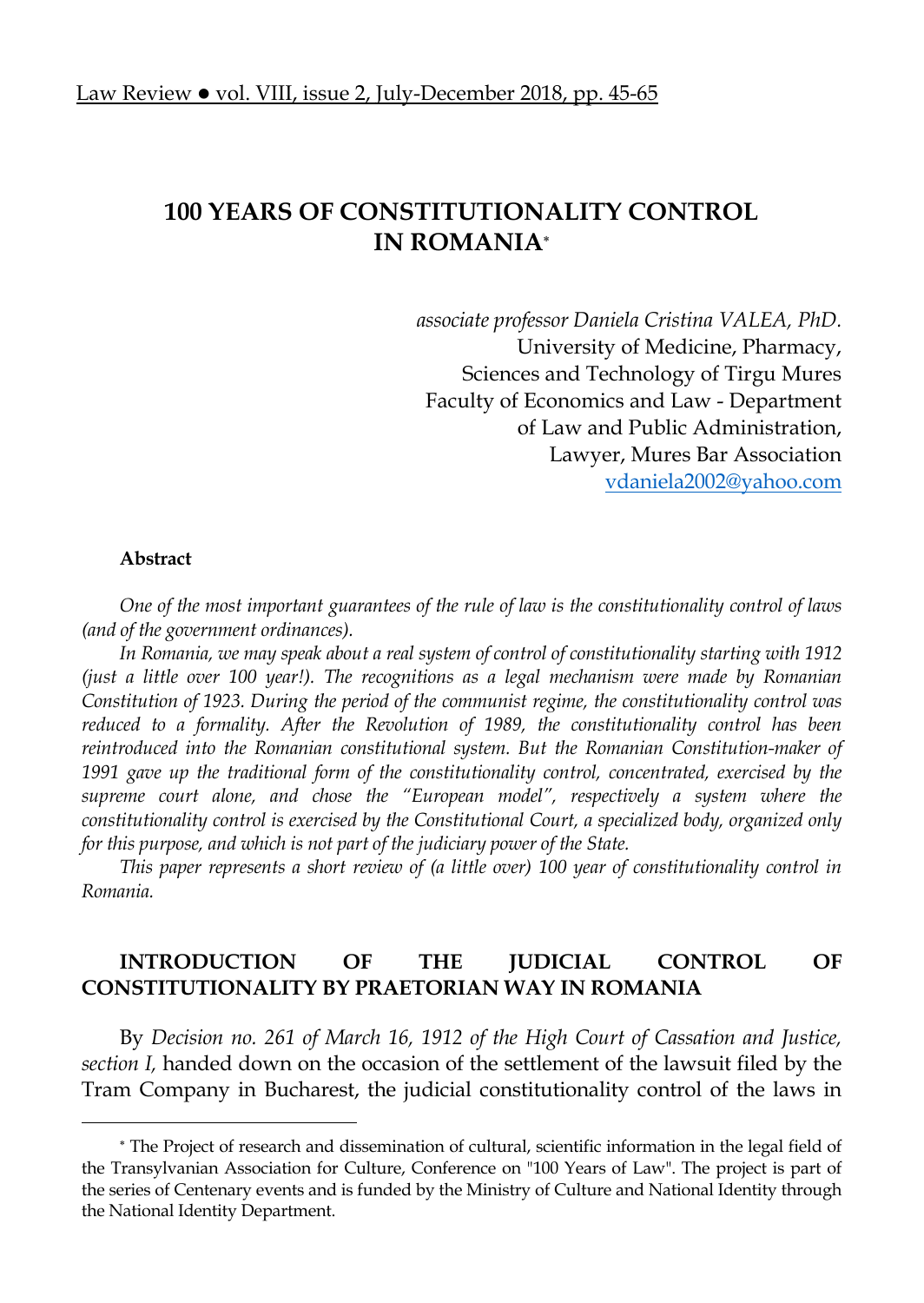the Romanian constitutional system is introduced by *praetorian* way, by establishing *the right of the courts to rule on the constitutionality of the laws*.

The so-called "Case of the Tram Company" is the reference point in the evolution of constitutional control in Romania. In the context of the beginning of the 20th century and the necessity of modernization of the capital of Romania1, *the Law of April 18, 1909*2, which regulated the necessary framework for the establishment of a joint stock company – *Tram Company of Bucharest3* - for the execution of the works intended for the operation and exploitation of the electric tramway network and the usage of the existing lines after the expiry of the ongoing concession. Through the *Journal of the Ministers' Council no. 633 of May 26, 1909*, the Statutes of the Bucharest Municipal Tram Company were approved, the way they were drawn up by the Bucharest City Hall and approved in advance by the Bucharest Municipal Council. Among other things, these Statutes provided that they could be modified only with the parties' agreement, with the prior approval of the shareholders meeting, in which the capital will hold a quarter of the votes. But later, the *Journal of the Ministers' Council* no. 905 of July 11, 1911 repealed the Journal no. 633 of May 26, 1909, therefore the Statutes of the Municipal Tram Company are canceled. The Minister of the Interior orders also the stopping of all activities. Under these circumstances, the Bucharest Municipal Tram Company took legal action against the Municipal Council of the Capital and the Ministry of Interior, asking the court to declare the validity of the Statutes approved on the basis of the Law of April 18, 1909, to oblige the defendants to stop forestalling the activity, to order the defendants to pay the comminatory damages in the amount of 50,000 lei for any day of delay and to pay civil damages, as well as

<sup>&</sup>lt;sup>1</sup> The following sources were used for the data related to the events and the trial initiated by Bucharest Tram Company: Alexandru Văleanu, *Controlul constituţionalităţii legilor în dreptul român şi comparat*, "Ion C. Văcărescu" Publishing House, Bucureşti, 1936, pp. 272-280; Eleodor Focşeneanu, *Istoria constituţională a României (1859-1991)*, Humanitas Publishing House, Bucharest, 2nd Edition, 1999, pp. 46-49; Mircea Criste, *Controlul constituţionalităţii legilor în România – aspecte istorice şi instituţionale*, Lumina Lex Publishing House, Bucureşti, 2002 pp. 59-66; Ion Deleanu, *Justiţia constituţională*, Lumina Lex Publishing House, Bucureşti, 1995, p. 141; Ioan Muraru, Elena Simina Tănăsescu, *Drept constituţional şi instituţii politice*, vol. I, All Beck Publishing House, Bucureşti, 2005*,* pp. 74-75; Ioan Vida, *Bătălia pentru Curtea Constituţională*, Ioan Muraru, *Liber Amicorum. Despre Constituţie şi Constituţionalism*, Hamangiu Publishing House, Bucharest, 2006, p. 10.

<sup>2</sup> Published in the Official Gazette of Romania no. 15 of April 18, 1909.

<sup>3</sup> The Romanian Communal Tram Company was to be established by subscription for a period of 40 years. Part one - a quarter to half - of the capital of the Company would be formed by the contribution of the Bucharest Municipality, and the rest by public subscription. The Company committed to build 10 km of electricity network within 3 years, restore existing lines, replace animal traction with mechanical traction on expiry of the existing concession contract. The net benefits were shared between Bucharest Municipality and the Company so established. Upon expiration of the Company's lifetime, all installations will be transferred to the public property of the Municipality without any compensation. The shares were issued, the board of directors and the company's control committee were set up, and it was registered at the Commercial Court.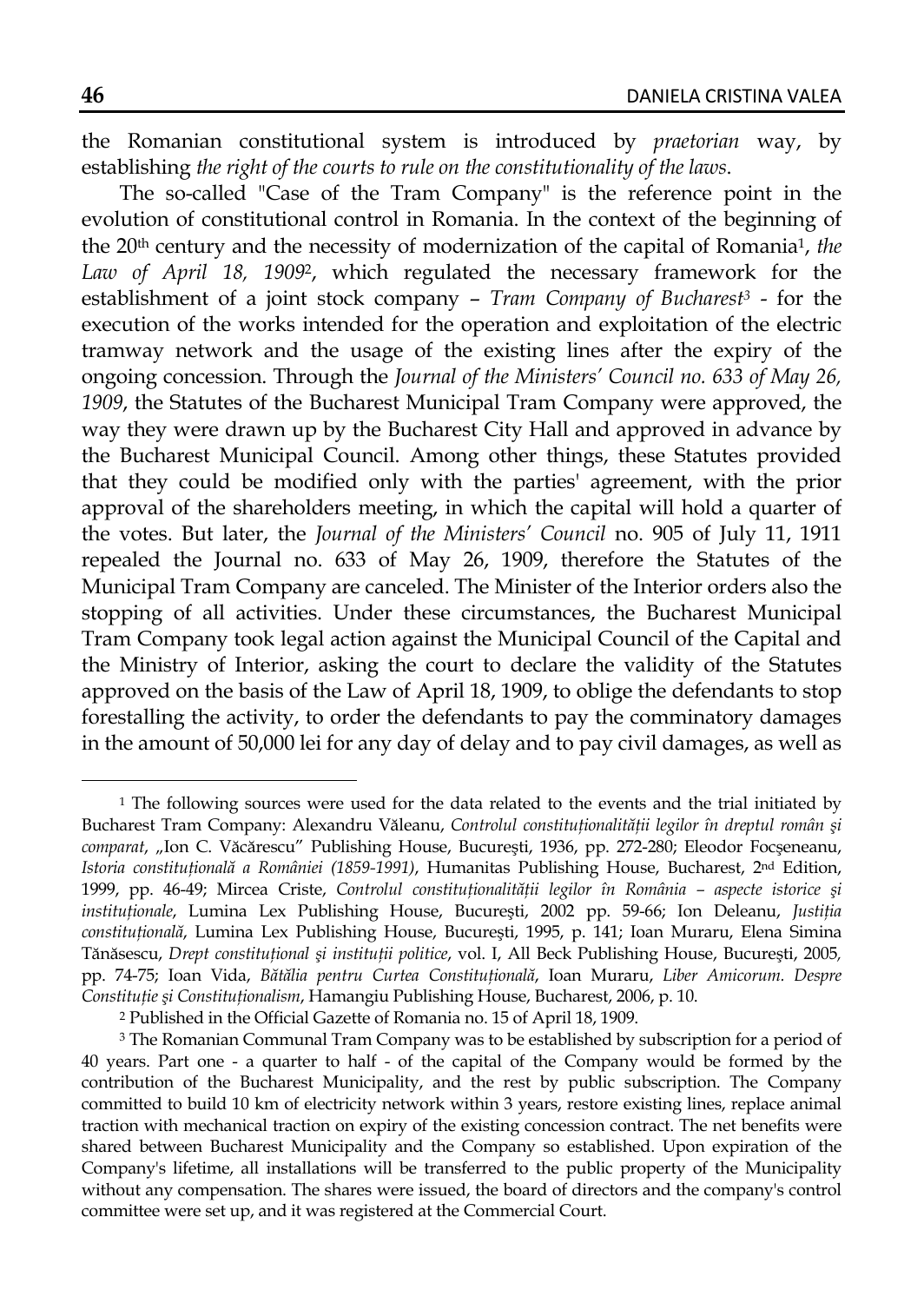l

the court charges. During the proceedings at the Ilfov Tribunal, surprisingly, the Parliament adopted the Law of December 18, 1911, based on the Article 1 of the Civil Code, imposing a new statute on the Bucharest Municipal Tram Company4. This law was qualified as *a law for the interpretation* of the Law of April 18, 1909 so that the retroactivity of the Law of December 18, 1911, based on Article 1 of the Civil Code could not be invoked, but that the retroactive effects could be invoked. In response, the Bucharest Tram Company invoked, by way of exception, the unconstitutionality of the Law of December 18, 1911, calling for its nonapplication5.

In reply, the defendants challenged the court's right to verify the compliance of a law with the text of the Constitution by appealing to several arguments<sup>6</sup>.

Ilfov Tribunal, Section II, by *the Journal no. 119 (the resolution) of February 2nd,19127*, admitted the objection of unconstitutionality of the Law of December 18, 1911 raised by the applicant, declaring it "*contrary to the principles and formal texts of the Constitution, and therefore ... must ... remove the application of this laws*" and rejected the request of the defendants to defer the case for another hearing. Thus, the Tribunal considered the law of December 18, 1911 *unconstitutional, therefore it cannot be applied*.

<sup>4</sup> Thus, new conditions were imposed on the shareholders who subscribed in 1909, and if they had not accept the new conditions, the administration could have set up a new Company and redeem the plant and equipment of the first Company at the *production price* ("according to the scripts and registers ") (Article 2). The nominal value of the shares held would have been returned at an interest rate of 6% (the procedure was considered an expropriation!). If the assignment was refused, the Capital could remove all the installations and materials of the Company from its streets and store it on its behalf (Article 4 et seq.). Moreover, according to the Law of December 18, 1911, the mere acceptance by the shareholders of the new statute is a place of constitutive act and of common law formalities (Article 2).

<sup>5</sup> In reasoning the application, the applicant argued that the Law of December 18, 1911 violates Article 14, Article 31 and Article 36 of the Constitution from 1866 respectively violates the principle of the separation of powers in the state, since the legislative power has intervened regulating ongoing litigation issues. Also, in the reasoning it was also pointed out that the law violates Article 19 of the Constitution from 1866, affecting the Company's property rights over the patrimony and affecting the shareholder ownership over their shares by effecting a true illegal expropriation.

<sup>6</sup> *First*, they argued that, by reviewing constitutionality, the court would take over the rights of the legislative power, which would be an interference within the jurisdiction of the legislature, the only one capable of establishing the constitutionality of its own laws. *Secondly*, they argued that, even if the court were to have the right to verify the constitutionality of a law, that would be possible only if the violation of a precise text was supported, and not a vague and uncertain principle, as is the principle of the separation of powers in the state. On the other hand, the defendants also argued that there had been no expropriation, but only a retroactive modification of the Company's statutes.

<sup>7</sup> The panel was composed of the following judges N. Algiu (chairman), C.C. Bossie and I.G. Manu (who had a separate opinion). The decision was published in the "Curierul Judiciar" no. 13 of February 16, 1912, pp. 152-156 - the text of the decision in Alexandru Văleanu, *Controlul constituţionalităţii legilor în dreptul român şi dreptul comparat*, "Ion C. Văcărescu" Publishing House, Bucureşti, 1936*.*, pp. 407-421.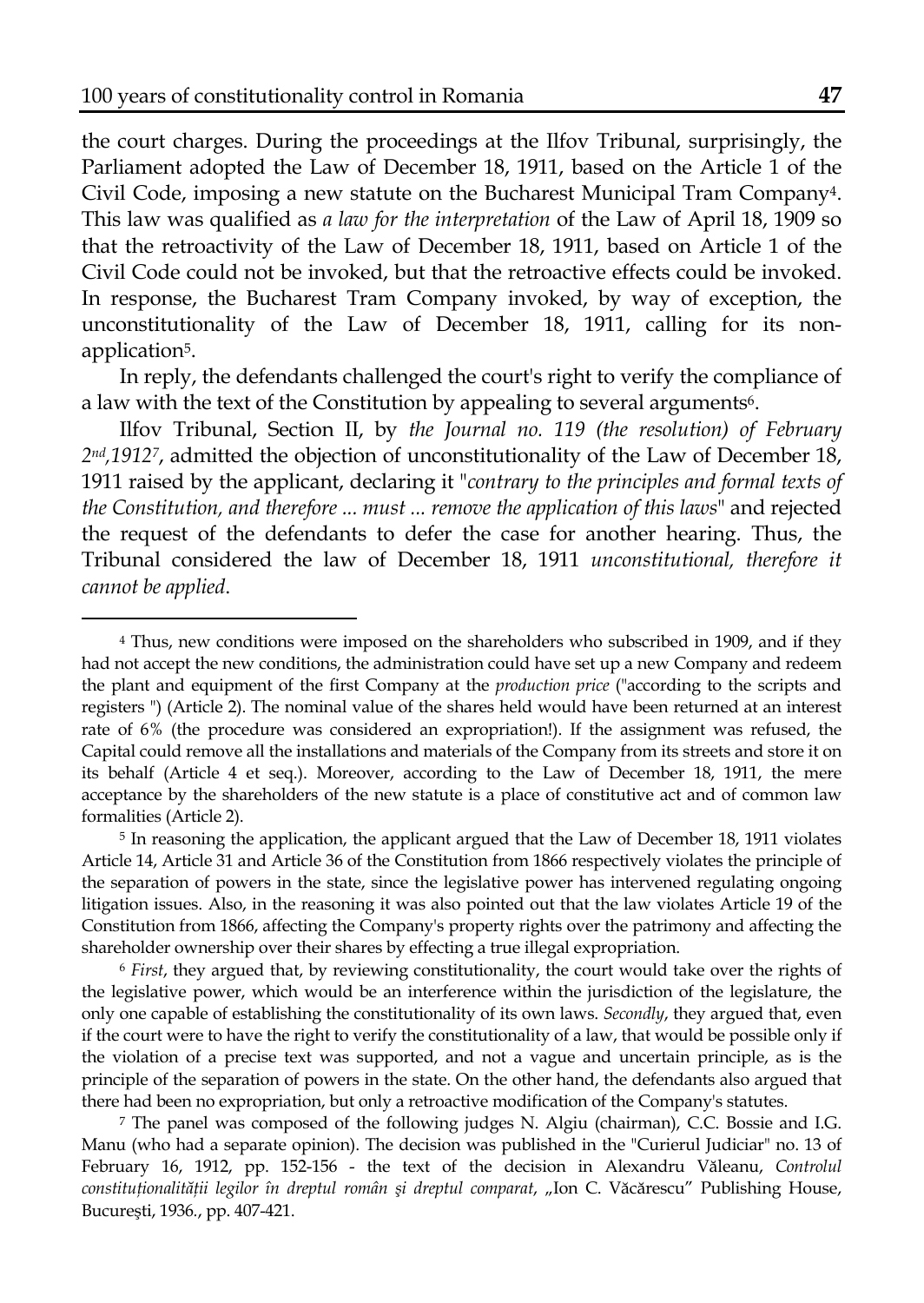The Ilfov Tribunal reasoned its decision on the following grounds (Judge Algiu's wording):

 $\triangleright$  it falls within the jurisdiction of the judiciary to enforce all laws, whether constitutional or ordinary, and if the issue of a contradiction between the Constitution and a law arises, the Constitution will be applied as a matter of priority, as it imposes upon both the legislator and the judge;

 $\triangleright$  the jurisdiction of the courts to rule on the constitutionality of laws derives precisely from the role that the Constitution has just given it: to apply the law, be it constitutional or ordinary, to the pending trials;

 $\triangleright$  the judge's jurisdiction to review the conformity of laws, called upon to apply them, with the text of the Constitution, should not be expressly provided in a normative act. Only, the injunction (as an exception) must be expressly formalized;

 $\triangleright$  the wording of Article 108 Romanian Criminal Code can not be interpreted as prohibiting the judge from applying prevalently a constitutional provision in conflict with an ordinary legal provision, this article sanctioning the interference of the judge in the sphere of activity of the legislative power. As for the opinion issued by the Ilfov Tribunal, the acknowledgement of the unconstitutionality of a law is merely the choice of the judge to apply directly and prevalently, in an actual case, the constitutional provision violated by the respective law;

 $\triangleright$  Article 77 of the Law on Judicial Organization, according to which judges were obliged to take the oath to comply with the Constitution and with the laws is the proof that the ordinary legislator formally admitted the right to apply the Constitution and other laws, which automatically implies the right to decide in case of contradiction between them;

 $\triangleright$  once established and demonstrated the right of the tribunal to rule on the constitutionality of the law, the court considered that by law of December 18, 1911 the legislative power intervened with a new regulation of a conflict situation found in a court and thus an *intromission* of the legislature in the judicial activity was committed, the Parliament replacing the tribunal, thus violating Article 14 and Article 36 of the Constitution of 1866;

 $\triangleright$  the law of December 18, 1911 does not have the nature of an interpretative law, because it did not clarify and explain the meaning of an ambiguous or unclear law. It is a law applied to a single actual case, which only changed the statute of a Company, a statute drawn up on the basis of legal provisions in relation to which, for that matter, there were no problems of interpretation;

 The law of December 18, 1911 violates the provisions of Article 19 of the Romanian Constitution from 1866, affecting the ownership of shareholders (on legally owned shares) and the Company (on its patrimony) by making an illegal expropriation;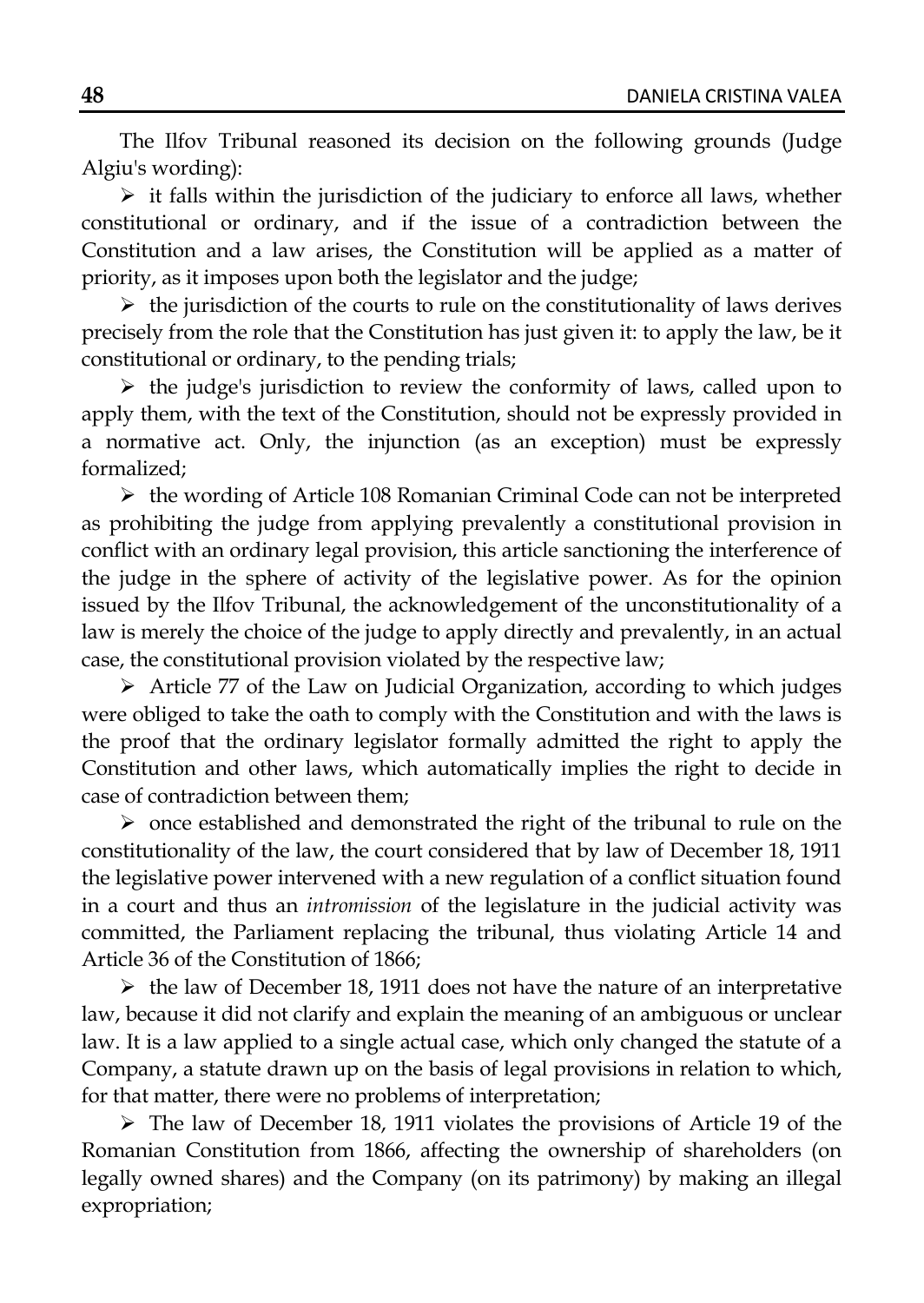$\overline{a}$ 

Thus, by reasoning its decision, the Ilfov Tribunal succeeded in synthesizing what will become the foundation of the judicial constitutionality control in Romania.

Next, in the present case, the defendants challenged the court's resolution by a second appeal8 before the Supreme Court, calling down on the *excess of power committed by the tribunal*, since it was not in its jurisdiction to rule on the constitutionality of the laws.

By settling the second appeal, the High Court of Cassation and Justice, the united sections, by *Decision no. 261 of March 16, 1912*9 rejected the defendants' second appeal. Undertaking the Tribunal's arguments on the jurisdiction of the courts to rule on the constitutionality of laws, the Supreme Court sustains the Ilfov Tribunal's resolution. It also determined that the tribunal did not commit an excess of power when it ruled on the constitutionality of the law since it was notified and called upon to make a lawful decision. The Supreme Court has reaffirmed *the right and obligation of the courts* to avoid refusing law enforcement, to observe the constitutional principles, and when faced with a conflict between the Constitution and any other law, they should apply the Constitution as a matter of priority *("... being the base law of the social edifice, the Constitution is imposed by its authority to all, it is the superior and sovereign law, and therefore the judge owes it preference*").

Although the solution of the Tribunal in the Trial of the Tram Company was not exempted from criticism, Decision no. 261 of March 16, 1912 of the High Court of Cassation and Justice marked the establishment of the *jurisdictional constitutionality control* of the laws in Romania, this decision having for the Romanian constitutionalism the same role that the *Decision of 1803* of the Supreme Court of Justice in the United States had in the case *Marbury v. Madison*, for the North American constitutionalism and beyond<sup>10</sup>. From this point on until the entry into force of the Constitution of Romania in 1923, the *American type* of constitutionality control of laws was applied, where all the courts were authorized to rule on the conformity of laws with the text of the Constitution. Even the High

<sup>8</sup> It is about the second appeal regulated by Article 31 para. 2 from the Organic Law of the High Court of Cassation and Justice, a special appeal for the excess of power, which could be promoted even against certain non-final rulings ("uncompleted").

<sup>9</sup> Published in the "Curierul Judiciar" no. 32 of April 29, 1912, pp. 373-376. The decision was handed down by a panel of judges: G.N. Bagdat, C. R. Manolescu, G. Giuvaru, V. Bossy, V. Râmniceanu, Al. D. Dobriceanu, Gr. Ştefănescu, I. N. Stambulescu and Al. Alesiu - see the text of the decision in Alexandru Văleanu, *op. cit.*, pp. 421-432.

<sup>&</sup>lt;sup>10</sup> A more remarkable similarity stands out between the decision of the US Supreme Court in 1803 and the decision of the Romanian Court of Cassation and Justice: both were challenged by a political aspect. In the American case, President Adams's appointment of the 42 federal peace judges in the final moment of his career as he attempted to counterbalance the republican weight in the new legislature. In the Romania's case, the result of the organized elections determined the change of the political color of the government, respectively of the administration.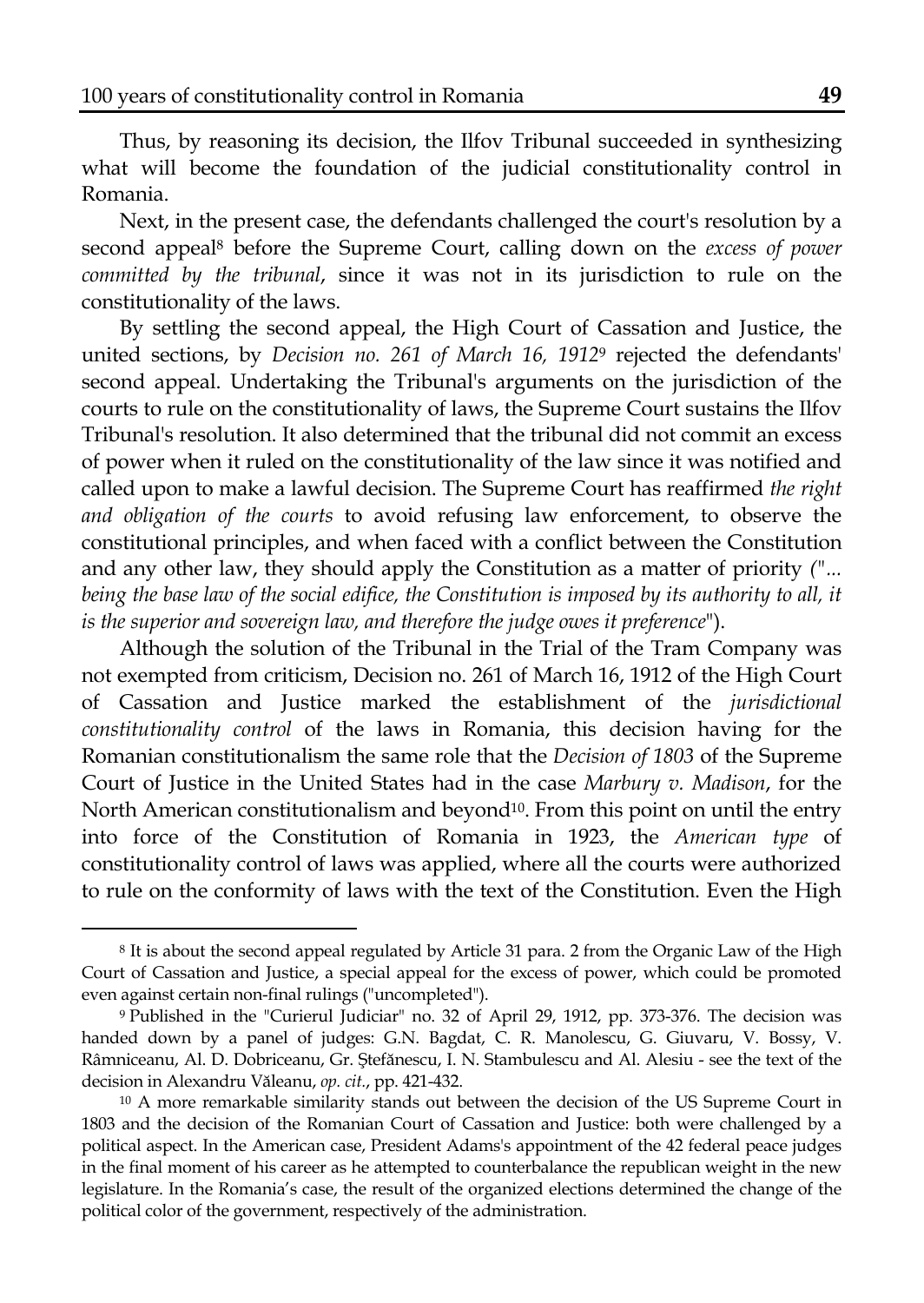Court of Cassation and Justice also acknowledged the lower courts the right to rule on the constitutionality of the laws, considering that there is no risk of abuse as long as the activity of these courts is also subject to the control exercised by the Supreme Court. And the Supreme Court, *"... by its organization and the nature of its attributions, it can rule apart from any influence of political struggles, with all the guarantees of independence and impartiality*."11 Subsequently, also by jurisdiction, a number of *procedural rules* for exercising the constitutionality control were outlined, confirmed and subsequently supplemented<sup>12</sup>. In order to prove the fairness and the justice of the resolution established by the Romanian High Court of Cassation and Justice, not only that nobody disputed the right of the judge to rule on the constitutionality of the law, but the resolution has found a *constitutional consecration* (we may speak of a principle of constitutional rank), being expressly provided in the Romanian Constitution of 1923.

It is true that in the following period, until 1923, the courts were relatively rarely called upon to rule on the constitutionality of laws or decrees-laws (most of the cases called for the defense of property rights).

In Romania, we may speak about the express regulation of a system of concentrated judicial constitutionality control of laws, that should replace the political type of control, starting from the moment the Constitution of 192313 came into force. One of the great merits of this Constitution<sup>14</sup> is the express regulation of *the judicial constitutionality control of the laws* as a way of ensuring the principle of

<sup>14</sup> Due to the little differences between the text of the Constitution from 1866 and that of the Constitution from 1923 (which undertook about 60%), there were also points of view that one can not speak of a new Romanian Constitution elaborated and adopted in 1923, but only of an amendment (a revision) of the one from 1866 - see Dumitru V. Firoiu, *op. cit.*, p. 290. Characterized as the "Fully Revised Old Constitution", it was adopted but without the rigorous observance of the provided procedure: no elections were held for the constitution of the Constituent Assembly, the Constitution from 1923 being debated and adopted by the Chambers of Parliament. However, it can be argued that the procedure was observed in this respect, due to the parliamentary elections organized by the Government led by Ion I.C. Bratianu from 1922 - see Ioan Scurtu, *Istoria României în anii 1918-1940 – evoluţia regimului politic de la democraţie la dictatură*, Didactică şi Pedagogică Publishing House, Bucharest, 1996, p. 77. On the other hand, it was not proceeded as in the case of the previous revisions, when only the articles reviewed were submitted to vote, but all the articles were voted, even those that remained unchanged, derogations from the established procedure, derogations accepted as such in the social and political context - see Eleodor Focşeneanu, *Istoria constituţională a României (1859- 1991),* Humanitas Publishing House, Bucureşti, second edition, 1999, p. 60.

<sup>11</sup> See Tudor Drăganu, *Drept constituţional şi instituţii politice – tratat elementar*, vol. I, Lumina Lex Publishing House, Bucureşti, 2000, p. 301.

<sup>12</sup> See Bianca Selejan- Guţan, *Excepţia de neconstituţionalitate*, All Beck Publishing House, Bucureşti, 2005, p. 12.

<sup>13</sup> Published in the Official Gazette of Romania no. 282 of March 29, 1923. It was voted in the Chamber of Deputies with 247 votes in favor, 8 votes against and 2 abstentions, and in the Senate with 137 votes in favor, 2 votes against and 2 abstentions.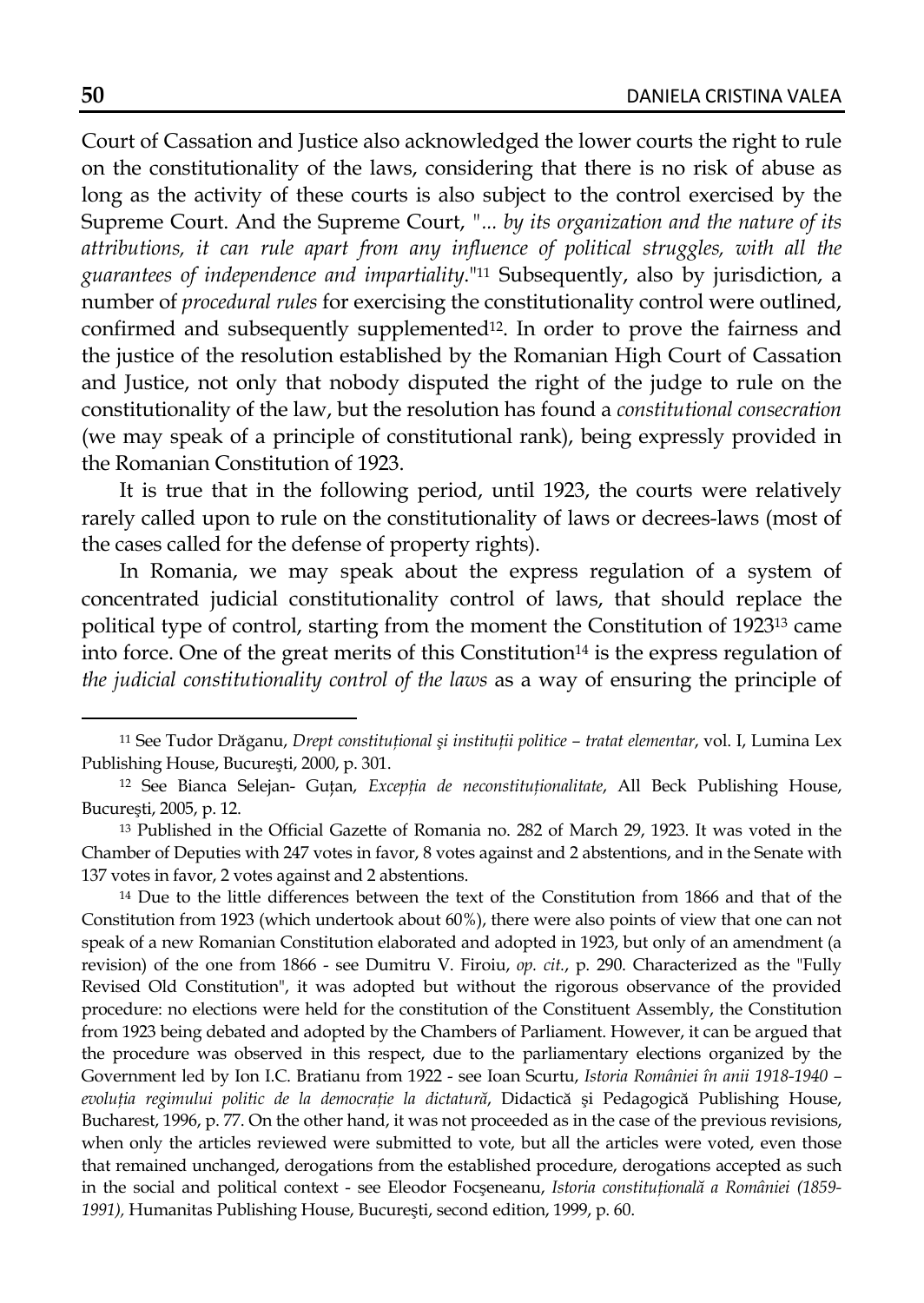$\overline{a}$ 

legality, together with the control of the lawfulness of the administrative acts, the declaration of the constitutional second appeal, the immovability of the judges<sup>15</sup>.

In the precursory period of the adoption of the Constitution from 1923, the issue of the need to regulate a judicial constitutionality control has been the subject of certain analysis and discussion.

The *fundamental rules* underlying the judicial constitutionality control were laid down in Title III "On State Powers", Chapter III "On the Judiciary", Article 10316:

a. only the Supreme Court, in united sections, had the power to verify the constitutionality of laws;

b. laws deemed unconstitutional could not be enforced;

c. the right of appeal in cassation is of constitutional order;

d. the court's decision to declare unconstitutionality has *inter partes* effects;

Subsequently, through the legislation on the organization and functioning of the judiciary power, the procedure for exercising the constitutionality control was regulated. But the case law of the Court of Cassation and, to a certain extent, the doctrine, has also received the role of enshrining judicial jurisdictional constitutionality control of laws among the *fundamental legal institutions* of the Romanian constitutional system17.

Thus, a *concentrated* constitutionality control of the laws was regulated, unlike the previous period, during which this prerogative was recognized by all types of courts (*diffuse* control). According to Article 103 of the Constitution from 1923, the Court of Cassation, in united sections, judged the constitutionality of laws and declared the laws contrary to the Constitution - inapplicable. Through several decisions, the Court of Cassation imposed the rule according to which the extrinsic constitutionality could be determined by any court, while the intrinsic constitutionality was in the exclusive jurisdiction of the Court of Cassation.

But such reasoning may prove dangerous because it could easily be concluded that the rights and interests of those involved in a trial, in defense of fundamental rights or freedoms *can only be harmed by a law* which by its *content* would be contrary to the Constitution.

<sup>17</sup> It is considered to be the first crystallized form of the constitutionality control of laws in Romania - see Ion Deleanu, *Justiţia constituţională*, p. 143.

<sup>15</sup> Unlike the Constitution from 1866, the new Constitution places greater emphasis on the principle of legality, as a foundation of the state - see Mihai T. Oroveanu, *Istoria dreptului românesc şi evoluţia instituţiilor constituţionale*, Cerna Publishing House, Bucureşti, 1992, p. 273. Although it was argued that the introduction of the constitutionality control of the laws is "*another innovation*" (see Emil Cernea, Emil Molcuţ, *Istoria statului şi dreptului românesc*, Universul Publishing House, Bucureşti, 1994, p. 319), it should be noted that this control was introduced by praetorian way by the courts as early as 1912.

<sup>16 &</sup>quot;*Only the Court of Cassation in united sections has the right to judge the constitutionality of the laws and to declare inapplicable those which are contrary to the Constitution. Judgment on the unconstitutionality of laws is confined to the case alone. The Court of Cassation will rule as in the past on conflicts of authority. The right to a second appeal in cassation is of constitutional matter*."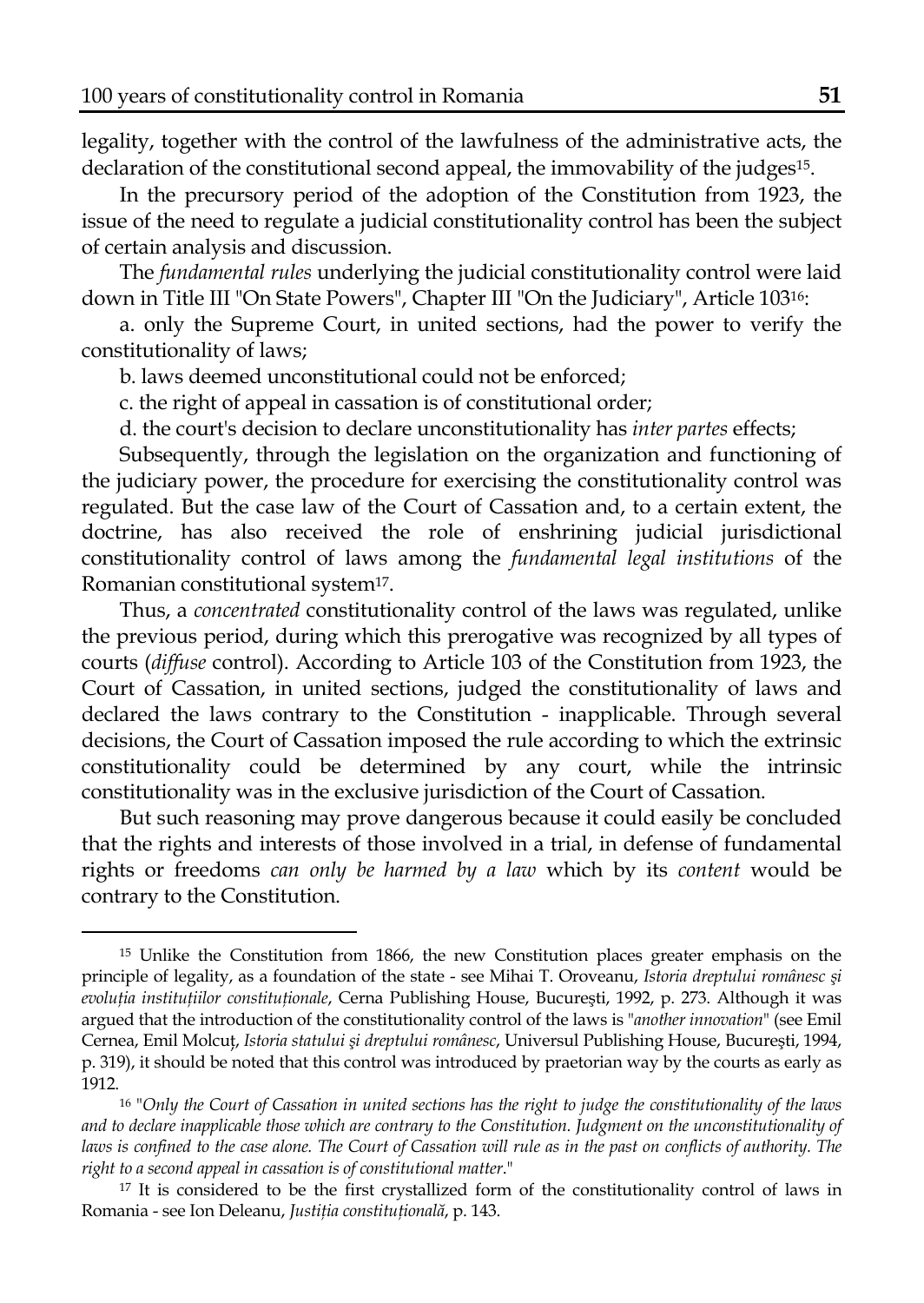Perhaps, in such a context, there is more than justifiable the option of verifying the absence of a law by any court.

The inter-war legislator expressly mentioned in the text of Article 103 of the Constitution that the decisions of the Court of Cassation on judging unconstitutionality have *inter partes effects* ("*only within the case tried*"). The measure was envisaged as a guarantee of respect for the principle of separation of powers in the state, so that the judicial power does not have the possibility to intervene in the sphere of activity of the legislative power. Therefore, the effect of the decision that declared the unconstitutionality of a law did not lie on its *repeal*, but in the removal of the law from the settlement of the respective trial, the judge putting aside the respective law in settling only that case. Thus, it was considered that the risk in what concerns the "*judicial power that gradually becomes a Constitution law maker*"18 would be eliminated. Regarding the legal nature, it has been clearly established that the second appeal in cassation is constitutional. Even during the parliamentary debates on the Constitution draft it was argued that such a specification is more than welcome, due to the case law, frequently encountered so far, to forbid the second appeal in different matters by special laws19. Thus, by constitutional regulation, it was guaranteed to every person the right to use the special second appeal (the exception) regarding the constitutionality of a law.

Concurrently, it can be argued that as long as in the text of the Constitution of 1923 (Article 88 paragraphs 2 and 3) the reproduction of the text of Article 93 para. 2 and 3 of the Romanian Constitution of 1866 is found, the *political* form of the constitutionality control of the laws was also maintained. Thus, this control was accomplished by the king, by exercising his duty to sanction and promulgate20 the law, and especially by the possibility of refusing to promulgate the law (the veto right).

Starting from the basic principles established by the Romanian Constitution of 1923, the procedure of exercising the constitutionality control was regulated by the law on the courts and by the jurisprudential approach, precisely by the Supreme Court. This procedure contains rules on: the subject, the right of referral, the judgment, the conditions of admissibility of the exception of unconstitutionality (the special appeal), the resolution and the effects of the decisions regarding the unconstitutionality of a law.

<sup>18</sup> See C.G. Dissescu, as rapporteur of the Mixed Commission of the Assembly of Deputies and the Senate of the Constituent - in the Constituent National Assembly of 1922, the Mixed Constitutional Commission, *Proiectul Constituţiei* [The Draft Constitution], p. 60.

<sup>19</sup> A. Lascarov-Moldoveanu, Sergiu D. Ionescu, *Constituţiunea României din 1923 adnotată cu dezbateri parlamentare şi jurisprudenţe*, "Curierul Judiciar" Publishing House, Bucureşti, 1925, p. 407.

<sup>20</sup> The promulgation is defined as a confirmation of the law that it was voted on by constitutional provisions, with the order to be enforced - see Mihai T. Oroveanu, *Istoria dreptului românesc şi evoluţia instituţiilor constituţionale*, Cerna Publishing House, Bucureşti, 1992, p. 281.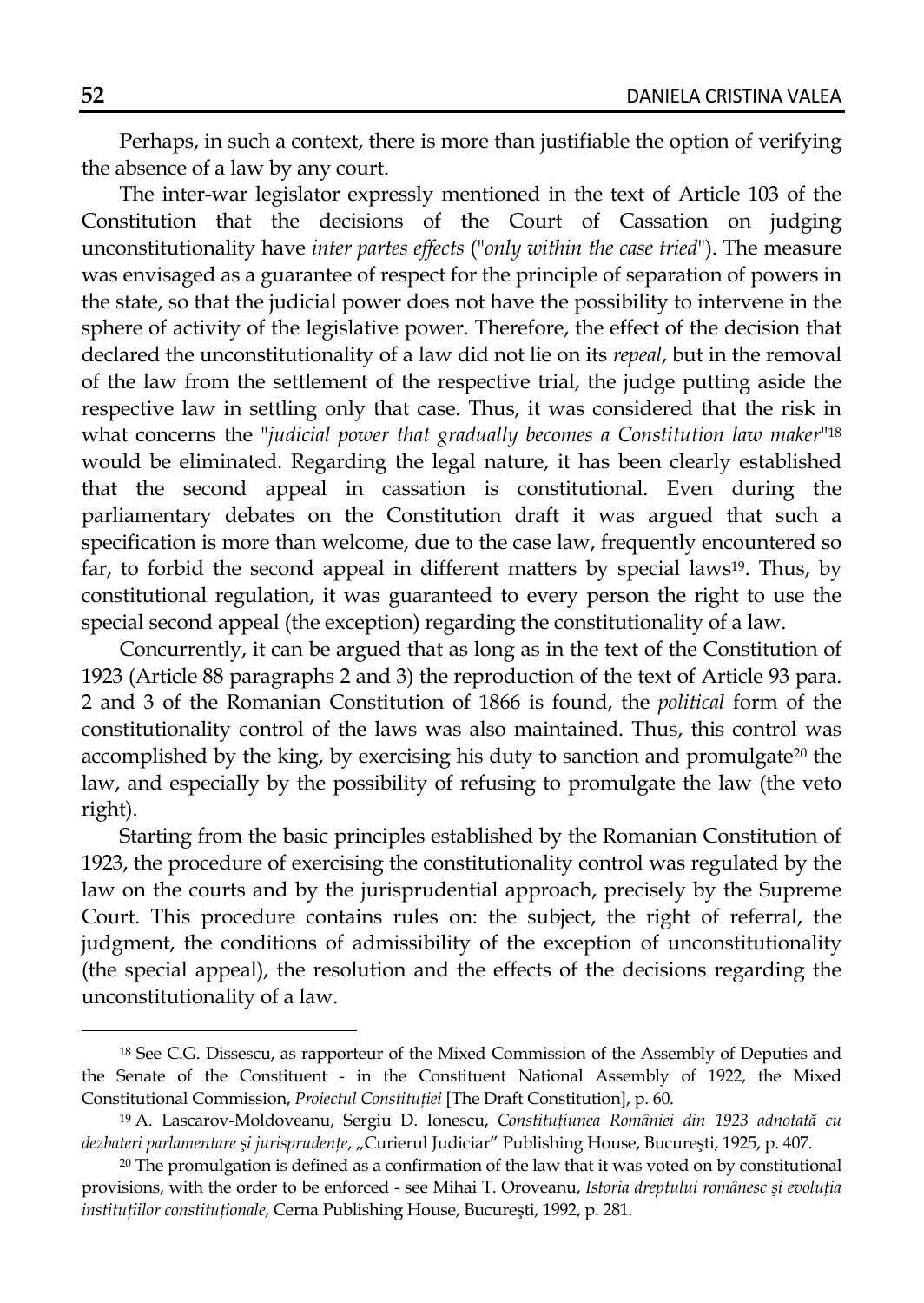In the following period, the supreme Romanian court has formed a wideranging jurisprudence, being required to rule in several areas (*property rights, individual rights and public freedoms, taxation, legislative unification, retroactivity of laws, special jurisdictions*).

## **OTHER FORMS OF CONSTITUTIONALITY CONTROL PRACTICED DURING THIS PERIOD. LEGISLATIVE COUNCIL**

By Article 76 of the Romanian Constitution of 192321 and by the Law of February 15, 192522, the Legislative Council was established and received (the same way as in other constitutional systems23) an *advisory* role in the legislative procedure and the elaboration of the administrative regulations issued for the enforcement of the law. According to the Constitution of 1923, the Legislative Council had the task of "*advising on the making and co-ordination of laws ... and in drawing up general regulations for law enforcement*" (Article 76 paragraph 1 of the Constitution).

If, the Court of Cassation, the united sections, exercised a concentrated judicial constitutionality control, *a posteriori*, by way of exception, by the establishment of the Legislative Council a *preventive* constitutional control was regulated, *a priori*.

The establishment of the Legislative Council has reactivated the dispute over the need for a posterior constitutionality control. The proponents of the removal of such control, considered repressive and a threat to the stability of the rule of law and of the rigorous application of the law<sup>24</sup>, have used this moment to demonstrate the need for just an *a priori* control, considered sufficient.

However, the Legislative Council did not lack in criticism, with power to exercise a preventive, pre-constitutionality control. It was considered that such a body could be too easily controlled by the Government in order to limit the Parliament's powers<sup>25</sup> or that it could give rise to conflicts between the

l

<sup>21</sup> Article 76 of the Constitution of 1923: "*A Legislative Council is set up, whose purpose is to assist in making and coordinating laws, streaming either from the executive power or from the parliamentary initiative, and to assist in drawing up general regulations for the application laws*.

*Consultation of the Legislative Council is compulsory for all bills, other than those concerning budget appropriations; if, within a time limit set by the law, the Legislative Council does not give its opinion, the Assemblies may start to discuss and approve the projects.* 

*A special law will determine the organization and functioning of the Legislative Council."*

<sup>22</sup> Published in the Official Gazette of Romania no. 45 of February 26, 1925.

<sup>&</sup>lt;sup>23</sup> The Legislative Council set up by the 1923 Constitution was considered to be a "legal adviser to the Government", the same as the French State Council, but without the jurisdiction of the latter see Gérard Conac, *O anterioritate românească – controlul constituţionalităţii legilor în România de la începutul secolului XX până în 1938*, in "Revista de drept public", nr. 1/2001, p. 12.

<sup>24</sup> See Gérard Conac, *art. cit*., p. 12.

<sup>25</sup> See Gérard Conac, *art. cit*., p. 13.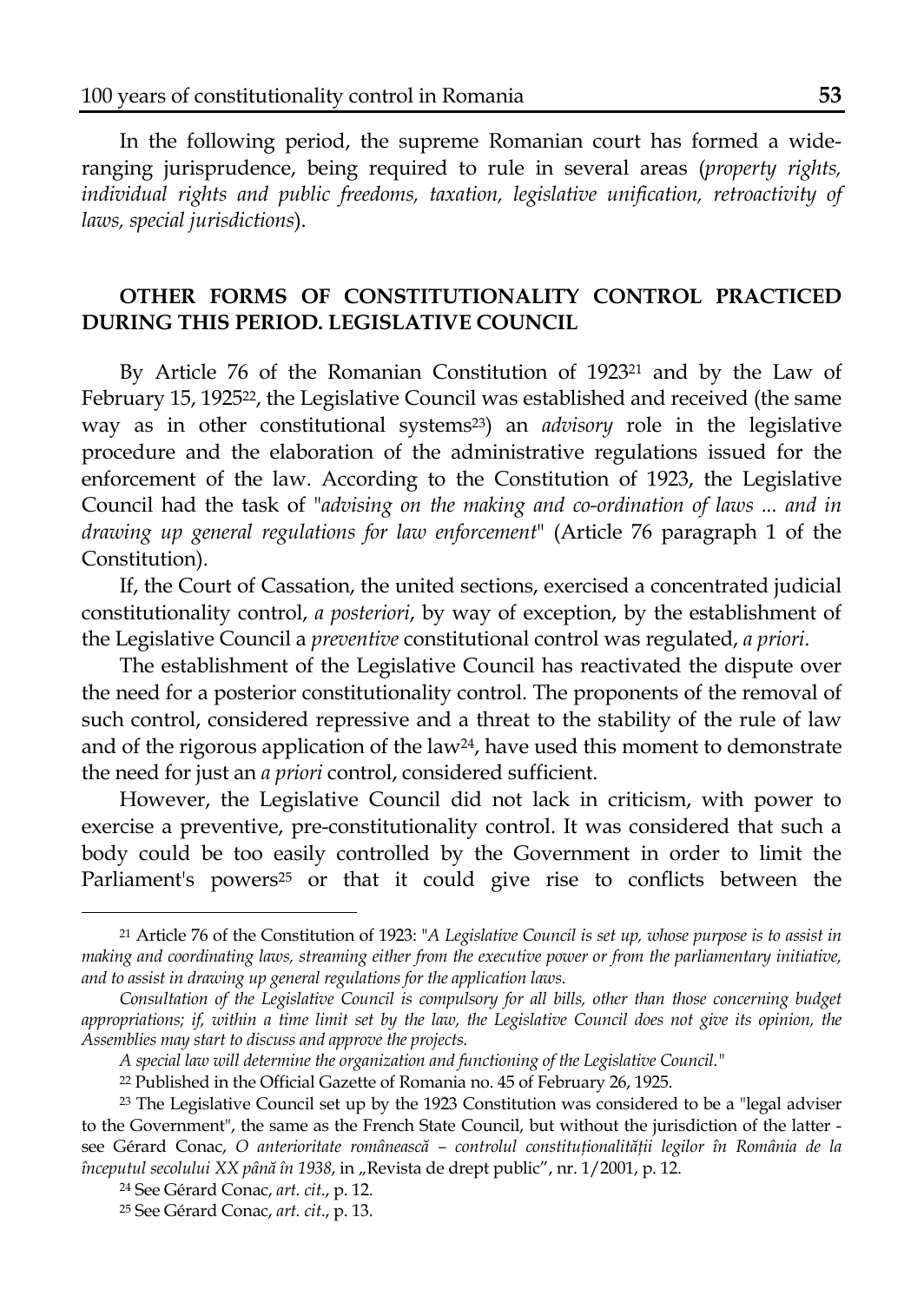fundamental state authorities or, more seriously, would intervene in the justice sphere of activity26.

Thus, the rule of the obligation to seek the opinion of the Legislative Council on bills has been established (administrative laws or regulations), with the exception of those on budget appropriations. The opinion had to be requested by the president of the Council of Ministers (for constitutional drafts and constitutional laws) or ministers (for bills and regulations on the field of jurisdiction) or by the parliamentarians (through the president of the respective parliamentary Chamber). The Opinion of the Legislative Council was an advisory opinion, that is to say, *mandatory to be requested*, but *not mandatory to be taken into account*. As a matter of fact, even the fundamental law has established that, if the Legislative Council does not give its opinion within the time limit set by the law, the normative act may be adopted in the absence thereof. Even if the notice was issued within the legal deadline, the initiators of the bill were not - legally - bound in any way to take into account the point of view of the Legislative Council. However, the case law has proven the authority and recognition that this body has enjoyed, since more than half of the negative opinions issued by the Legislative Council in about ten years of activity have led to the withdrawal or abandonment of those normative projects<sup>27</sup>.

The theory of the Legislative Council jurisdiction for exercising the constitutional control - *a priori*, preventively - on the laws or, the so-called constitutionality control of bills28 was based on the *mandatory request of the opinion* for all the normative drafts (except for the budget appropriations) - because if this opinion had not been requested, the law would have been considered unconstitutional.

Although both the Constitution of 1923 and the law on organization and functioning have clearly defined the position and role of this body in the organizational structure of the state29, that period didn't miss points of view that claimed for the Legislative Council a more special position, as a component part, alongside the Senate and the Assembly of Deputies. Thus, the Legislative Council itself pronounced in this respect, arguing that "*The Constitution lawmaker has precisely shown the three constituent elements of the legislative power, understanding that*  the new body being created, which is the Legislative Council, should be part of the

<sup>26</sup> See the point of view of George Alexianu, quoted in Alexandru Văleanu, *op. cit*., pp. 107-109.

<sup>&</sup>lt;sup>27</sup> Of the total number of opinions issued by the Legislative Council (518), about 64-66% had an effect - see Alexandru Văleanu, *op. cit.*, p. 105; Tudor Drăganu, *Drept constituţional şi instituţii politice – tratat elementar*, vol. I, p. 296.

<sup>28</sup> See Tudor Drăganu, *op.cit*., vol. I, p. 295.

<sup>29</sup> It was not part of the legislative power - see Alexandru Costin, *Consiliul Legislativ*, in Romanian Encyclopedia, vol. I, pp. 265-268, quoted in Angela Banciu, *Istoria constituţională a României*, Lumina Lex Publishing House, Bucureşti, 2001, p. 145.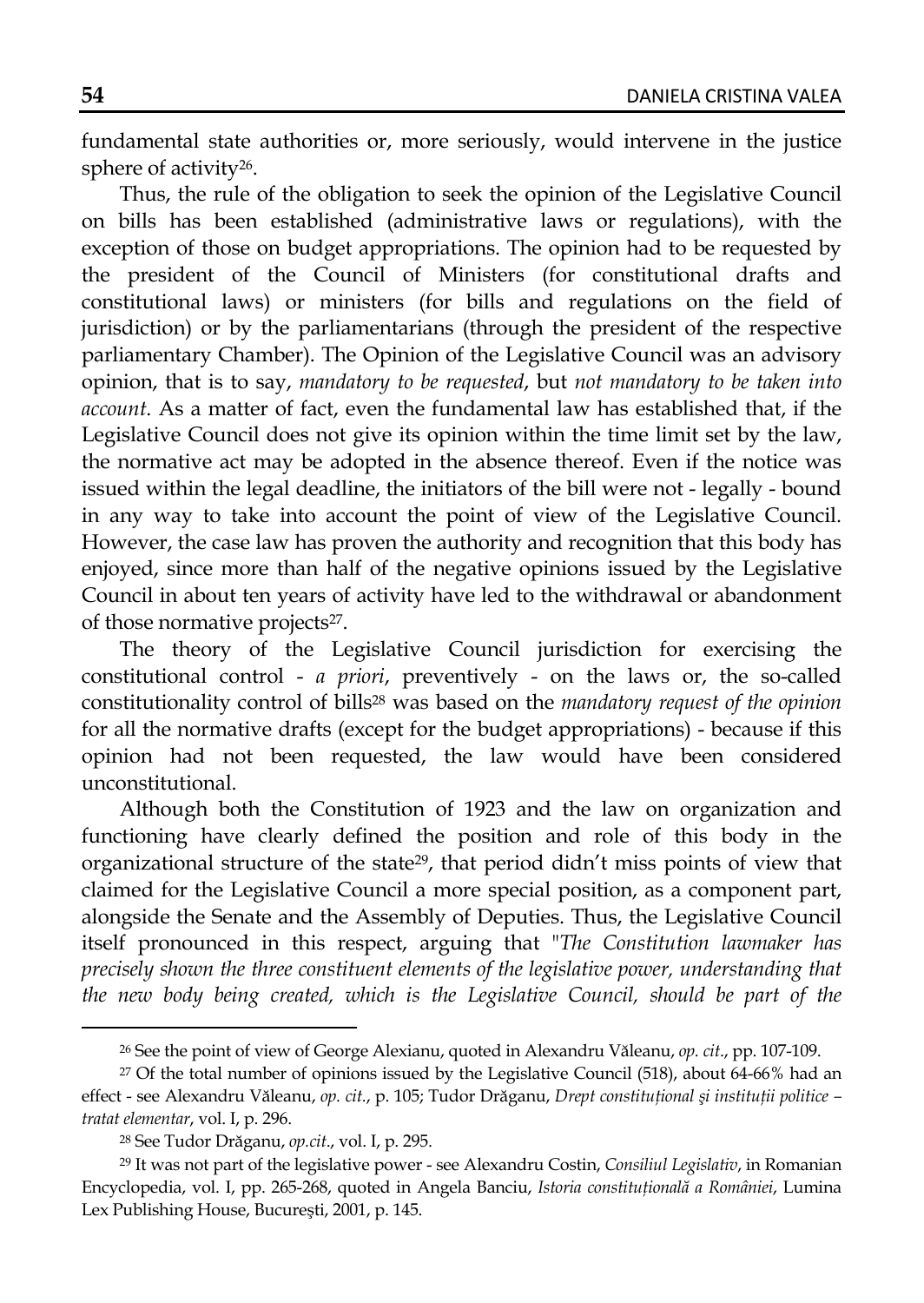$\overline{a}$ 

*legislative power. It is, therefore, an organ that is meant to take part in the legislative activity together with the Chamber and the Senate in the form of opinions ...*"30.

With the adoption of the Constitution of 1938, discussions on the role of the Legislative Council are again triggered, fed by the text of this Constitution, which again makes reference to the obligation to consult this body on matters of law (consultation being compulsory both before and after the amendment of the drafts - Article 72 of the Constitution), which formally represented a "*reinstatement of rights... but in reality, the legislative approach is firmly directed and controlled by the government as the representative of the sovereign"*31.

Recognizing the importance and special contribution incumbent on the activity run by the Legislative Council during its period of operation, in terms of the legal nature, we believe that it should be considered, however, a specialized technical body with competences in the field of legislative technique and not a component part of the legislative power<sup>32</sup>.

#### **CONSTITUTIONALITY CONTROL EXERCISED DURING 1938-1948**

As a result of the coup from February 10/11, 1938, the royal dictatorship was established in Romania. A new Constitution<sup>33</sup> was developed, according to which the King was declared the "Head of State" (Article 30) and the sole Chief of the Executive, and who practically governed the country through decree-laws. He holds the exclusive right of legislative initiative, the right to appoint senators, the right to appoint and dismiss ministers, who are only accountable before the king, regulations that go against the principle of separation of powers in the state.

Article 75 of the Constitution from 1938 reproduces the text of Article 103 of the Romanian Constitution from1923 (on the exercise of the constitutionality control by the Unified sections of the Court of Cassation), and, moreover, the Legislative Council is maintained, so theoretically *a posterior constitutionality control concentrated and by way of exception,* - exercised by the Court of Cassation and Justice

<sup>&</sup>lt;sup>30</sup> See the Opinion of April 2<sup>nd</sup>,1927 of the Legislative Council, Minutes no. 42 of April 1-2, 1927 of the Council meetings - quoted in Ion Deleanu, *op.cit*., p. 146 and Paul Negulescu, *Principiile fundamentale ale Constituţiunei din 27 februarie 1938*, Zanet Corlăţeanu Workshops, Bucharest, 1938, p. 194.

<sup>31</sup> See Florian Tănăsescu, *Parlamentul şi viaţa parlamentară din România – 1930-1940*, Lumina Lex Publishing House, Bucureşti, 2000, p. 349.

<sup>&</sup>lt;sup>32</sup> As claimed in the doctrine, even by one of the commentators of the Constitution from 1938 see Paul Negulescu, *op.cit.,* p. 194.

<sup>33</sup> Romanian Constitution of 1938 sanctioned by King Carol II on February 27, 1938 and published in the Official Gazette of Romania no. 48 of February 27, 1938. It was considered a statute type of constitution, in other words, a manifestation of the will of the monarch, subject to the plebiscite vote - see Paul Negulescu, *op.cit*., p. 10.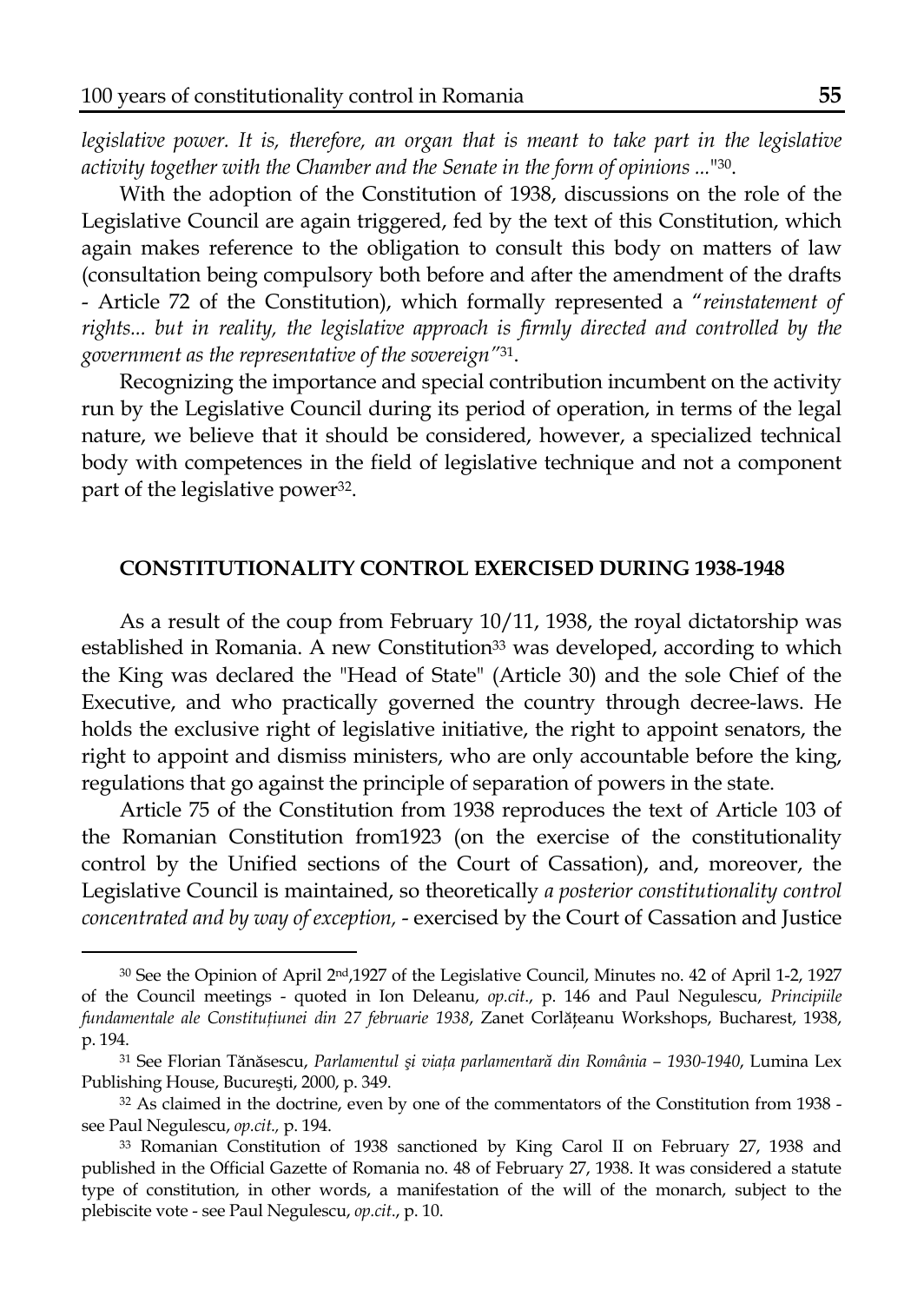(Article 75, paragraph 1) - *and a preventive and previous constitutionality control*– in the jurisdiction of the Legislative Council (Article 72) are regulated, as in up to now circumstances. Concerning the Legislative Council, its consultation on legislative drafts has become mandatory, with the exception of budget appropriations, although the Parliament could submit to debate the legislative drafts without the opinion of the Legislative Council in case it does not meet the established deadline34.

However, within the framework of the acts through which the legislative activity materialized, during this period, the decrees-law issued by the king, according to Article 46 of the Constitution occupied a very significant place. The King could issue these decrees legally during the parliamentary holiday or if the Parliament was dissolved. Subsequently, these decrees were to be subject to ratification of the Parliament, which was the expression of the parliamentary control. But, on terms in which the Constitution regulated an exceptional situation, namely that during the time up to the constitution of the legislative assemblies under the new Constitution (the elections were held hardly on 1 July 193935), *the royal decrees would have the power of law without the need for their ratification by the Parliament* (Article 98 paragraph 7 of the Constitution), even this form of control has been eliminated.

Although some forms and control mechanisms have been formally maintained or regulated, in reality, under the conditions of the degradation of values, of the traditional constitutional and liberal principles on which the Romanian constitutional system was based<sup>36</sup>, one cannot speak of the existence of a constitutionality control - in the true sense of the word - effectively.

By Decree-Law no. 3052 of September 5, 194037, the Constitution of 1938 is suspended, the Romanian Parliament is dissolved, and Romania is organized according to the model of the fascist states. As a consequence for the suspension of the Constitution from 1938, the constitutionality control is no longer exercised, a matter confirmed by the Decree-Law of September 23, 1942, which abolishes this control.

<sup>&</sup>lt;sup>34</sup> Considering the provisions of Article 72 of the 1938 Constitution, it was argued that this body, as a body of legislative technique, designed to examine bills and give only consultative opinions, is now becoming a body of collaboration and decision-making in the legislative activity, but being controlled and directed by the monarch - see Angela Banciu, *op. cit.*, p. 264.

<sup>35</sup> The elections were won 100% (!) by the National Renaissance Front - see Florian Tănăsescu, *op. cit*., p. 109.

<sup>36</sup> The representative parliamentary regime was removed, the king is the "Head of State", the king is the holder, the owner of sovereignty ... and the nation has only the exercise of sovereignty, the government directs the work of the legislature - see Paul Negulescu, *op.cit*., pp. 90, 98, 120.

<sup>37</sup> Published in the Official Gazette of Romania no. 205 of September 5, 1940.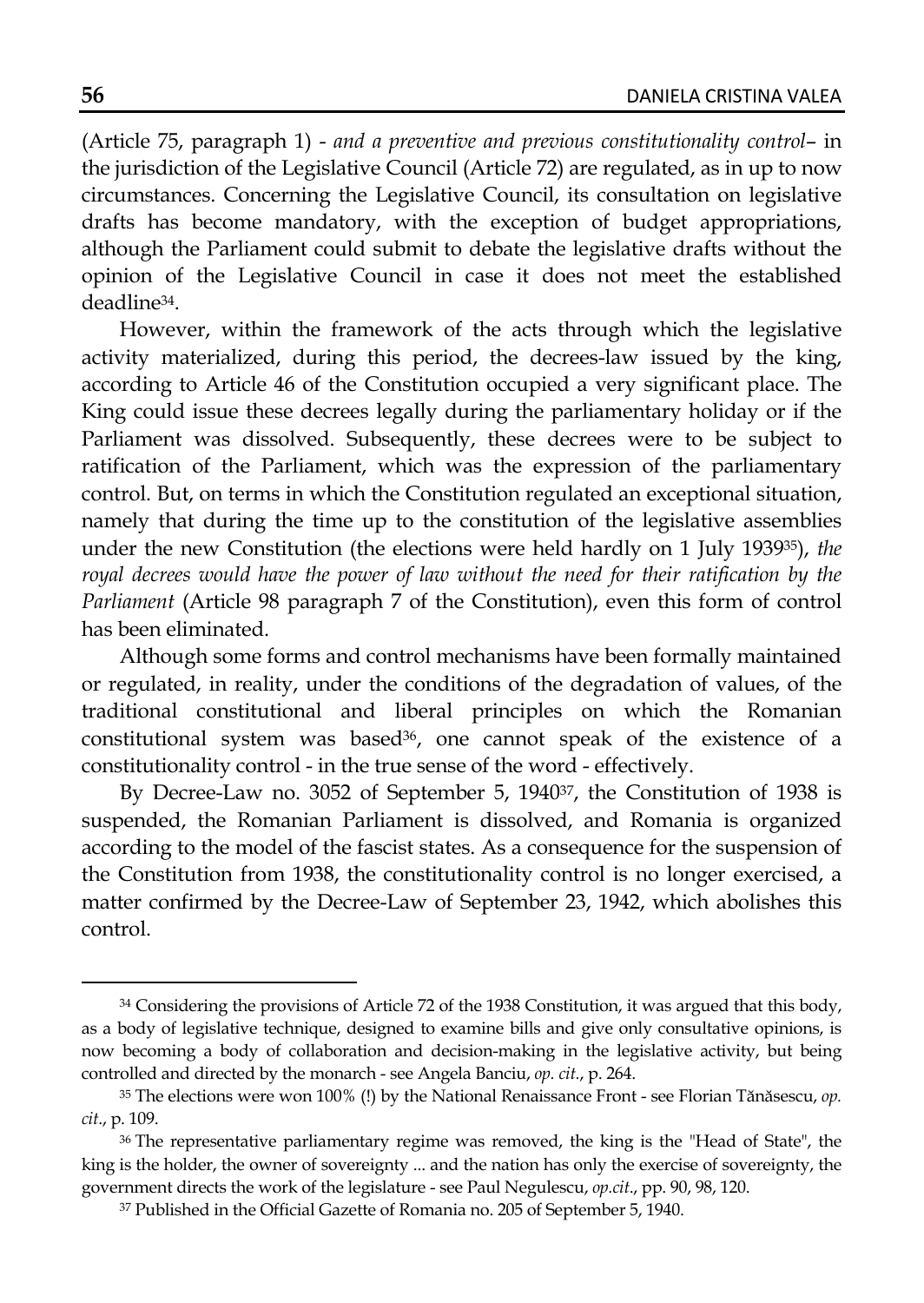The reinstatement of the Constitution of 1923<sup>38</sup> on September 2<sup>nd</sup>, 1944 also meant the reintroduction of the constitutionality control exercised under this fundamental law. But in the period that followed, the Constitution of 1923 underwent a series of more or less constitutional changes, which proved to be only measures taken to allow the establishment of the communist regime. And the constitutional control exercised by the Supreme Court was influenced by the political and legal situation in Romania39.

# **THE COMUNISM REGIME IN ROMANIA AND THE CONSTITUTIONALITY CONTROL OF LAWS**

### *Absence of judicial constitutionality control*

 $\overline{a}$ 

The establishment of the communist regime in Romania also implied important changes regarding the existence and exercise of a constitutionality control of laws.

There are two aspects that have favored the removal of the constitutional jurisdictional control<sup>40</sup> in Romania or the subsequent application of some "distorted"41 forms of control. First of all, although the "Constitution supremacy" was stated in the constitutional texts of the time, it was nothing but a simple formula without content and effectiveness, lacking in consecrated content, as long as everything was subject to the will of the "supreme organ" or later, to "the ruling

<sup>38</sup> Royal Decree no. 1626 of August 31, 1944, published in the Official Gazette of Romania no. 202 of September 2nd, 1944.

<sup>39</sup> The High Court of Cassation and Justice was called to rule on a second appeal of unconstitutionality raised precisely in the trial of marshal Antonescu. The second appeal of unconstitutionality referred to Articles 1-3 and 4-8 of the *Law no. 321 of April 21, 1945 on the prosecution and sanction of those guilty of the country's disaster or war crimes* (published in the Official Gazette of Romania no. 94 of April 24, 1994), which established *extraordinary national courts* (thus violating Article 101 of the Constitution from 1923 and the Royal Decree no 1849 of October 11, 1944 (published in the Official Gazette of Romania no. 235 of October 11, 1944), authorized to judge also the war crimes (which also constituted a violation of the Armistice of 12 September 1944 (Armistice Convention between the Romanian Government on the one hand and the Governments of the Soviet Union, United Kingdom and United States of America on the other hand, dated September 12, 1944, published in the Official Gazette of Romania no. 219 of 22 September 1944)). The High Court of Cassation and Justice dismissed the second appeal of unconstitutionality (the decision of the High Court of Cassation and Justice, united sections no. 21 of May 31, 1946 - *apud* Eleodor Focşeneanu, *op. cit*., p. 98).

<sup>&</sup>lt;sup>40</sup> Since it has been considered a means by which the judge is raised over the legislature - see Anita M. Naschitz, Inna Fodor, *Rolul practicii judiciare în formarea şi perfecţionarea normelor dreptului socialist*, Academia R.S.R. Publishing House, Bucharest, 1960, p.39.

<sup>41</sup> See Ion Deleanu, *Justiţia constituţională*, p. 171.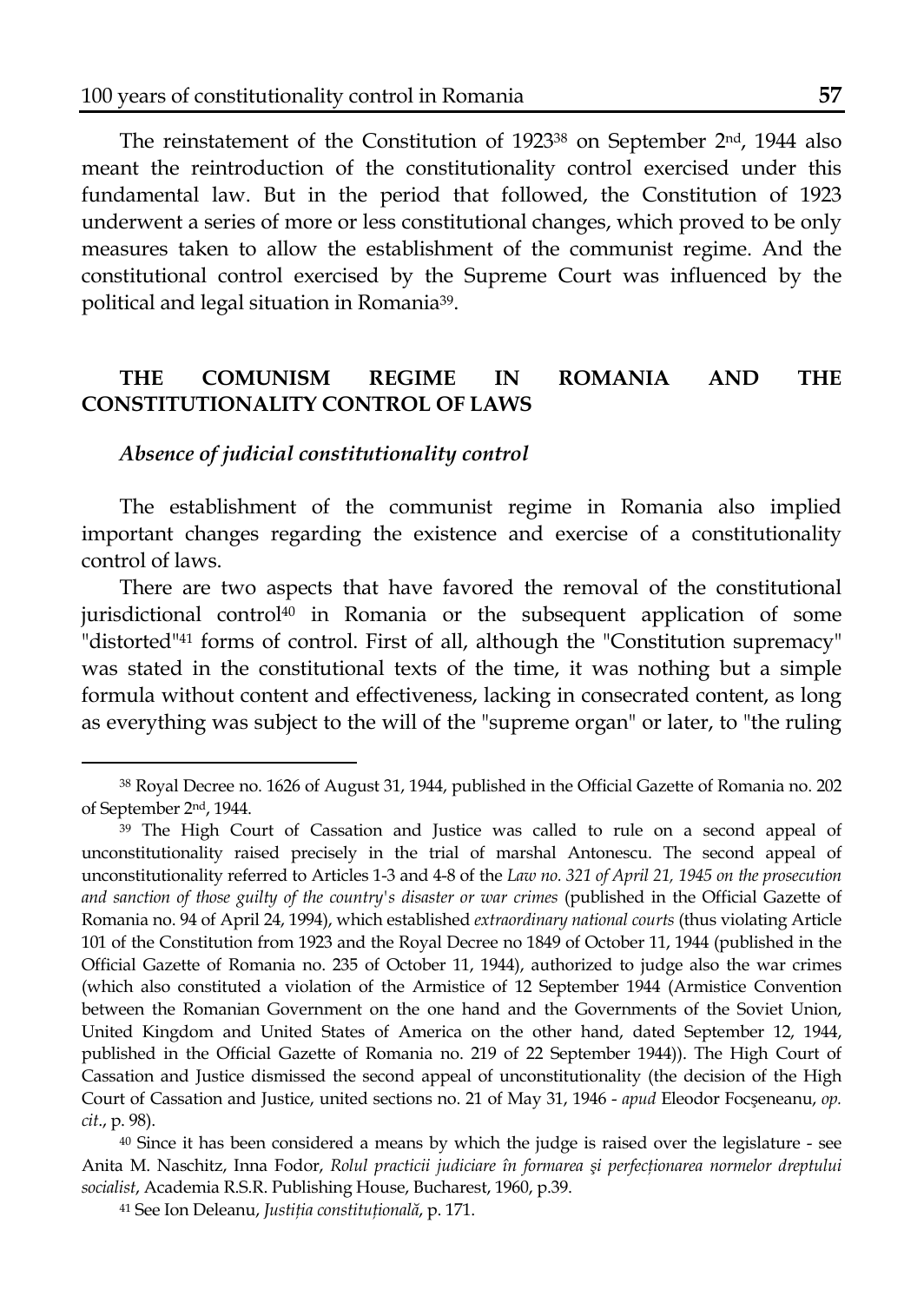political force of the whole society", the Romanian Communist Party (Article 3 of the Romanian Constitution of 1965). Secondly, through the three Socialist Constitutions (194842, 195243, 196544), *the principle of the separation of powers in the state was abandoned* in favor of *the principle of the single and indivisible state power*, the single and supreme power incompatible with a constitutionality control. Moreover, even the Constitution was reduced to a simple normative act, as long as its adoption and amendment appeared as an ordinary task "listed among the other attributions" of the Grand National Assembly45, according to Article 43 section 1 of the Romanian Constitution of 1965.

In the view of socialist doctrinaires, the constitutionality control of laws thus falls into a system in which the Constitution can be modified by a simple procedure (the changes being nothing but the materialization of the continuous improvement of the socialist production relations), there are no deliberate violations of the law (perhaps only errors of legislative technique), and the only competent authority to control the legislative activity is the legislative authority itself (because, as a supreme body, it can not be subordinated to any other body $46$ , to which we can of course add to the fact that the socialist doctrine excluded "*any possible discrepancy between the will of the people's representatives and the latter* (the people – our note)"47.

### *The regulation of some distorted forms of constitutionality control*

If, in the first instance, the issue of regulating a constitutionality control of the laws was not settled - the Romanian Constitution of 1948 contained no regulation in this respect, but only gave the jurisdiction of the Presidium of the Grand National Assembly the interpretation of laws (Article 44 section 3 of the Constitution of 1948), subsequently, the "general control on the application of the Constitution"48 was regulated by the Constitution of 1965, which was put in the

l

<sup>42</sup> Published in the Official Gazette of Romania no. 87 *bis* of April 13, 1948.

<sup>43</sup> Published in the Official Bulletin of the Grand National Assembly no. 1 of September 27, 1952.

<sup>44</sup> Published in Official Bulletin of the Grand National Assembly no. 1 of August 21, 1965, last published in the Official Bulletin of R.S.R. no. 65 of October 29, 1986.

<sup>45</sup> See Eleodor Focşeneanu, *op. cit.*, p. 123.

<sup>46</sup> See Mircea Lepădătescu, *Teoria generală a controlului constituţionalităţii legilor*, Didactică şi Pedagogică Publishing House, Bucureşti, 1974*.*, pp. 121-122.

<sup>47</sup> See Dan Claudiu Dănişor, *Drept constituţional şi instituţii politice*, vol. I *Teoria generală*, C.H. Beck Pubishing House, Bucureşti, 2007, p. 668.

<sup>48</sup> The general control over the implementation of the Constitution is the broad framework, which includes the narrower concept of the constitutionality control of laws. The general feature of the control on the implementation of the Constitution assumes the review of compliance with the Constitution not only of the laws and acts of the Grand National Assembly and its subordinate bodies, but also of the acts of all the state bodies, including political acts, legal material deeds and technical material operations - see Tudor Draganu, *Controlul general al aplicării Constituţiei înfăptuit de*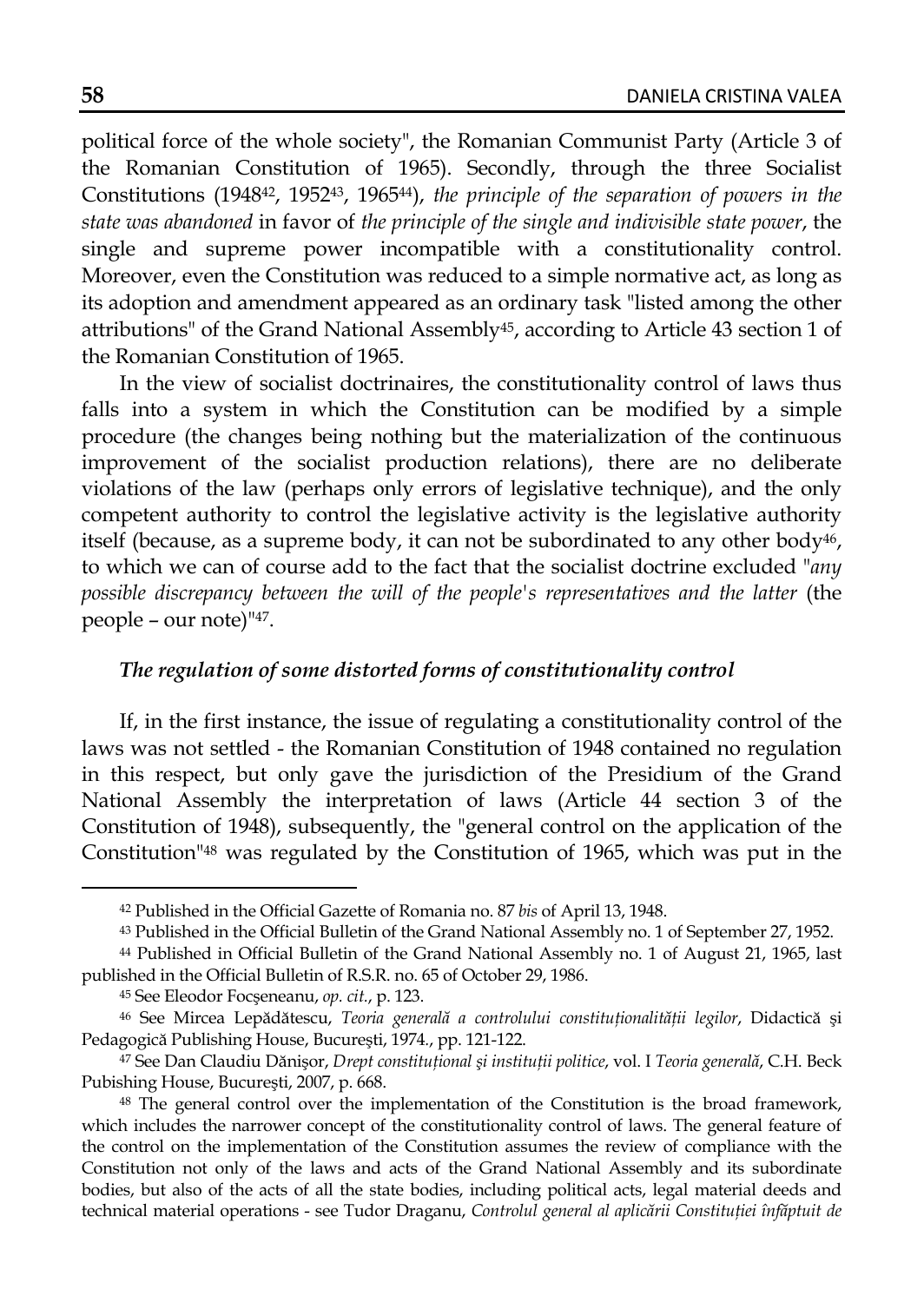jurisdiction of the Grand National Assembly, the only one authorized to "*decide upon the constitutionality of the laws*" (Article 43, paragraph 15 of the Constitution from 196549), as the supreme body of state power to which all other state bodies are subordinate50.

The Grand National Assembly was assisted in exercising this constitutionality control by a special parliamentary commission, the *Constitutional Commission* (Article 53 of the Constitution). Subsequently, by Law no. 2 of March 18, 1975 for the amendment of Article 5351, two parliamentary committees, the Constitutional Commission and the Legal Commission were brought together, resulting in the *Constitutional and Legal Commission52*, as it appears in the republished text of the Constitution from 196553.

According to the regulations in force, the Constitutional and Legal Commission is composed of two categories of members: deputies and specialists (who are not members of Parliament yet).

The Constitutional and Legal Commission assists the Grand National Assembly in exercising its constitutional control of laws and in preparing the work on the adoption of laws (Article 53 paragraph 1 of the Constitution) by issuing reports and opinions. It was considered, on the basis of this constitutional provision, that this commission has the juridical nature of an auxiliary body, a study and training body54, made available to the Grand National Assembly "as the supreme body of the state power, the only legislator of the Socialist Republic of Romania"55. The Commission is not authorized to declare a law - unconstitutional, this power belonging exclusively to the Grand National Assembly56.

Exercised in this manner, the constitutionality control covers two forms: a *posterior control* of law exercised after the entry into force (the Grand National Assembly declaring the unconstitutionality) and a *previous control* of the bills, exercised in the course of the legislative procedure.

l

53 See Ovidiu Ţinca, *Constituţii şi alte texte de drept public*, Imprimeriei de Vest Publishing House, Oradea, 1997, p. 83.

*Marea Adunare Naţională*, în *Instituţii şi reglementări în dreptul socialist român*, RSR Academy, Institute of Legal Studies, RSR Academy Publishing House, Bucharest, 1969, pp. 88-89.

<sup>49</sup> Republished in the Official Bulletin of R.S.R. no. 65 of October 29, 1986.

<sup>50</sup> See Tudor Drăganu, *op.cit*., p. 73.

<sup>51</sup> Published in the Official Bulletin no. 30 of March 21, 1975.

<sup>52</sup> It is a permanent commission of the Grand National Assembly - see Alfred Carsian, *Aspecte ale*  lărgirii și perfecționării activității comisiilor permanente ale Marii Adunării Național], in Revista română de *drept* [The Review of Romanian Law], no. 1/1973, p. 35; also characterized as a permanent commission with specific traits - see Paul Dumitru, *Controlul constituţionalităţii legilor în dreptul comparat socialist*, in the Review *Studii şi cercetări juridice* [Studies and legal research], 14th year, no. 4/1969, p. 605.

<sup>54</sup> See Mircea Lepădătescu, *op. cit.*, p. 411.

<sup>55</sup> See Article 42 of the RSR Constitution of 1965.

<sup>56</sup> See Tudor Drăganu, *op.cit.*, p. 77.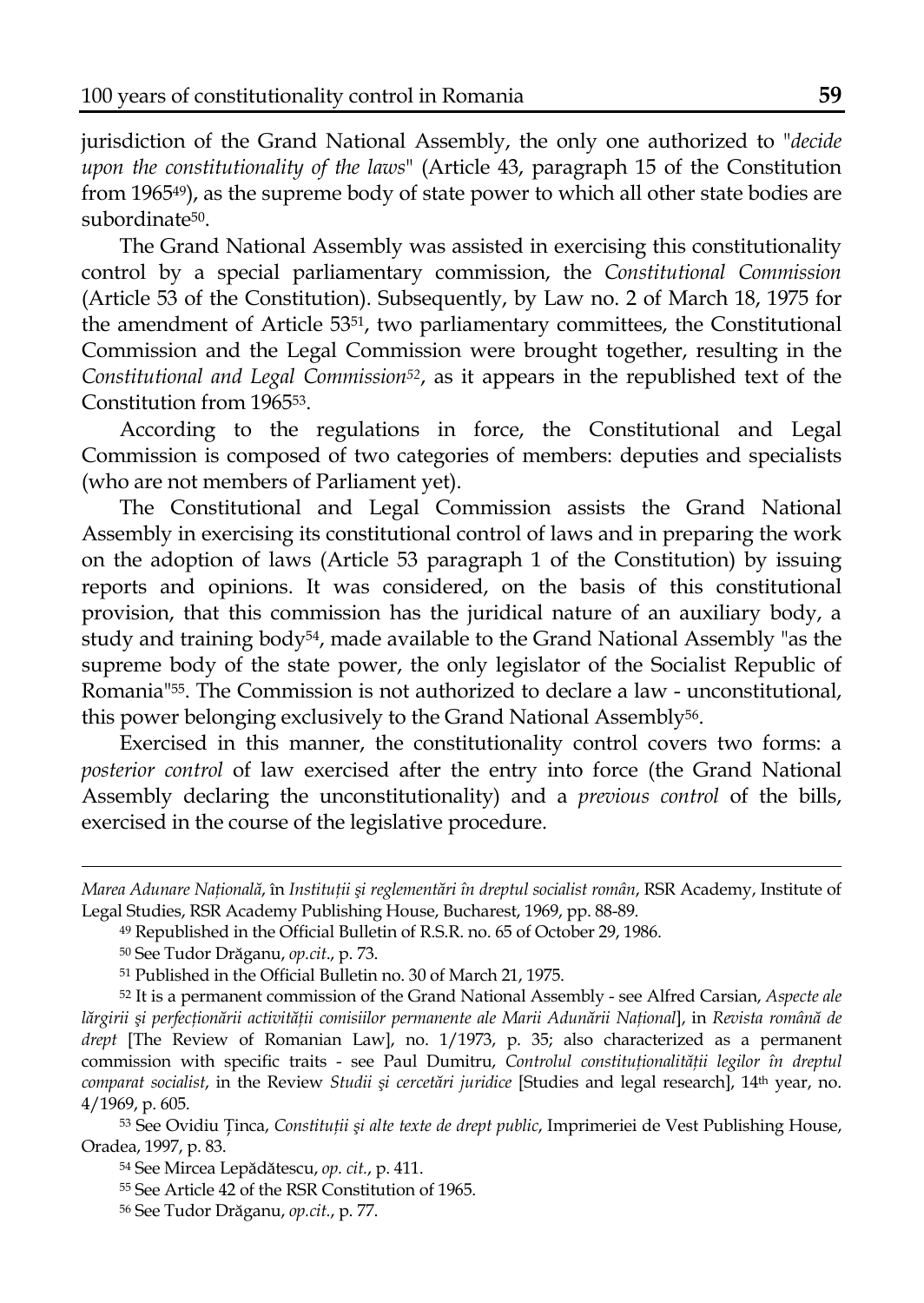The previous control is exercised only upon notification to the Office of the Grand National Assembly (on bills) and to the State Council (on the draft decrees encompassing norms with legal power).

Posterior control shall be exercised upon the notification of the Constitutional and Legal Commission by the Office of the Grand National Assembly, the State Council, the Council of Ministers, the Supreme Court and the Prosecutor General of the Republic, or *ex officio* according to the operational rules of the Grand National Assembly.

Subsequently, through another amendment to the Constitution, the Commission became authorized to examine the constitutionality of the decrees as well which included the rules with legal power issued by the State Council and the decisions of the Council of Ministers in the context of the posterior control57.

The point of view of the Constitutional and Legal Commission was presented in a report or opinion submitted to the Grand National Assembly. If the Constitutional Commission determined that a decree with legal power or a decision of the Council of Ministers was unconstitutional, the issuing body would have the obligation to return to the act. In case of refusal, the Grand National Assembly decided upon it. However, the Grand National Assembly was able to impose its point of view even if a law was considered by the Commission to be contrary to the Constitution, "*by virtue of its right to general control*" but also by the legal nature of the report or opinion<sup>58</sup>, given that the Commission's opinion was merely an *advisory opinion59* (mandatory to be requested but not necessarily to be taken into account<sup>60</sup>). And so, the constitutional control - in fact a self-control, in the case of the laws – returns to the Grand National Assembly<sup>61</sup>.

Thus, we are witnessing a return to the *embryonic forms of control*, the political control of constitutionality, which proved to be equally ineffective in both a

l

<sup>&</sup>lt;sup>57</sup> It has been argued in the legal literature that, in fact, under the general control of the application of the constitution it owns, the Grand National Assembly verifies the compliance with the Constitution of the acts of all the other state organs - see Tudor Drăganu, *op.cit.*, p. 75; Tudor Drăganu, *Organele puterii de stat în Republica Socialistă România*, *dinamica dezvoltării lor sistemice şi funcţionale*, in *Revista Română de drept* [The Review of Romanian Law], no. 2/1977, pp. 14-15.

<sup>58</sup> These are considered to be simple procedural forms prior to the issuance of a legal act and they do not produce any legal effect - see Tudor Drăganu, *Actele de drept administrativ*, Scientific Publishing House, Bucharest, 1959, p. 125.

<sup>59</sup> See Mircea Criste, *op.cit*., pp. 105-106.

<sup>60</sup> See Ioan Vida, *Manual de legistică formală – introducere în tehnica şi procedura legislativă*, Lumina Lex Publishing House, Bucharest, 2004, p. 163; Rodica Narcisa Petrescu, *Drept administrativ*, Cordial Lex Publishing House, Cluj-Napoca, 2001, p. 266; Anton Trăilescu, *Drept administrativ*, All Beck Publishing House, Bucharest, 2005, p. 201; Ilie Iovănăş, *Drept administrativ*, Servo-Sat Publishing House, Arad, 1997, p. 42; Lucian Chiriac, *Activitatea autorităţilor administraţiei publice*, Accent Publishing House, Cluj Napoca, 2001, p. 134.

<sup>61</sup> See Mircea Lepădătescu, *op. cit.*, p. 431.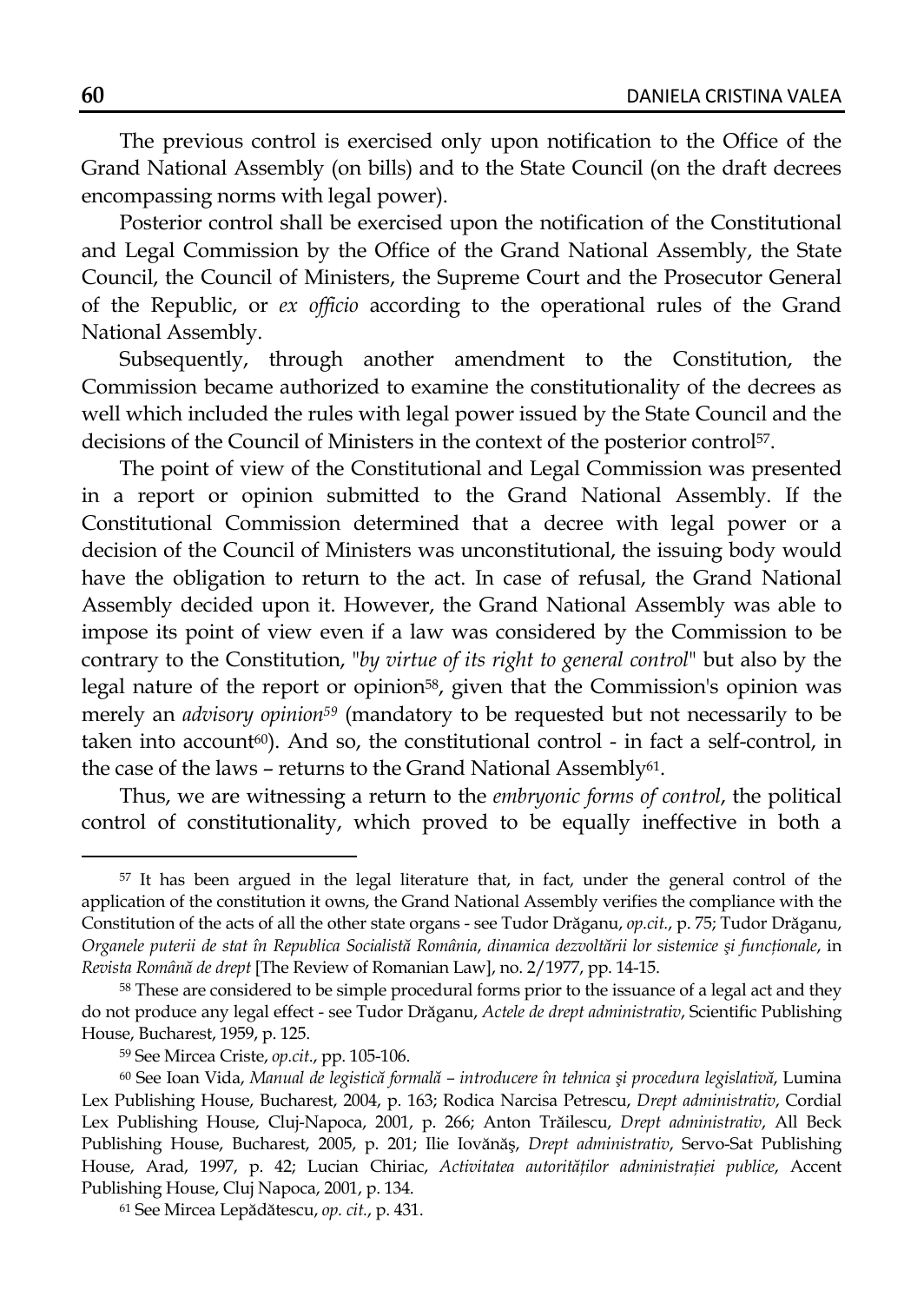socialist system and a "capitalist" one. Each socialist state took care to impose, in particular, the constitutionality control exercised by the supreme body of the state power<sup>62</sup>.

Although in the socialist doctrine the advantages of the ways of constitutionality control regulated by the Constitution of 196563 have been revealed, in reality the implementation of such a control is not in fact compatible with the hegemony of the Romanian Communist Party, ranked as the "ruling political force of the whole society"64, so that no form of control other than that exercised to verify compliance with the policy of the Romanian Communist Party can be addressed.

### **CONSTITUTIONAL COURT**

After a period of a missing constitutional control as well as of all the mechanisms of the democratic rule of law (we speak about the communist period), starting with the Romanian Constitution in 1991, this constitutional guarantee is reintroduced into the Romanian constitutional system. But the Constitution legislator chose to give up the traditional (judicial control - exercised by the Supreme Court<sup>65</sup>) and opted for another variant, namely the *political-judicial control*, entrusted to a special and specialized body, or in other words, opted for the "European model" of constitutionality control<sup>66</sup>. Respectively, a system of constitutional control has been chosen, with a *Constitutional Court* in its center, *a specialized body specially organized for this purpose, outside the judicial power*. According to the current normative regulations, the Constitutional Court of Romania is the only competent body to exercise the constitutional control in Romania.

As a result of long and animated discussions and debates that took place during the elaboration and adoption of the Constitution in 1991, the Constitutional

l

<sup>62</sup> Constitution of the People's Republic of Albania in 1961 - People's Assembly; Constitution of the German Democratic Republic of 1968 – People's Chamber - see Paul Dumitru, *art. cit*., pp. 602-604.

<sup>63</sup> In general, constitutional jurisdictional control is considered by the socialist doctrine to be a prerequisite of capitalist, imperialist or bourgeois regimes. "Its role is to safeguard the interests of the dominant exploitative class" - see Anita M. Naschitz, Inna Fodor, *Rolul practicii judiciare în formarea şi perfecţionarea normelor dreptului socialist*, p. 35.

<sup>64</sup> See Article 3 of the Constitution from 1965.

<sup>65</sup> Although, during this period (1991), the Supreme Court of Justice of Romania was asked four times to rule on the constitutionality of a normative act - Decree no. 92/1950 - which it did through four decisions, in which it not only considered itself authorized to rule on the constitutionality of the legal provisions, but also outlined a series of procedural rules regarding the exercise of this control for details see Mircea Criste, *Controlul constituţionalităţii legilor în România – aspecte istorice şi instituţionale*, Lumina Lex Publishing House, Bucharest, 2002, pp. 69-76.

<sup>66</sup> See Nicolae Popa, *Curtea Constituţională şi statul de drept*, in the "Revista de Drept Public" [Review of Public Law], no. 2/2001, p. 7.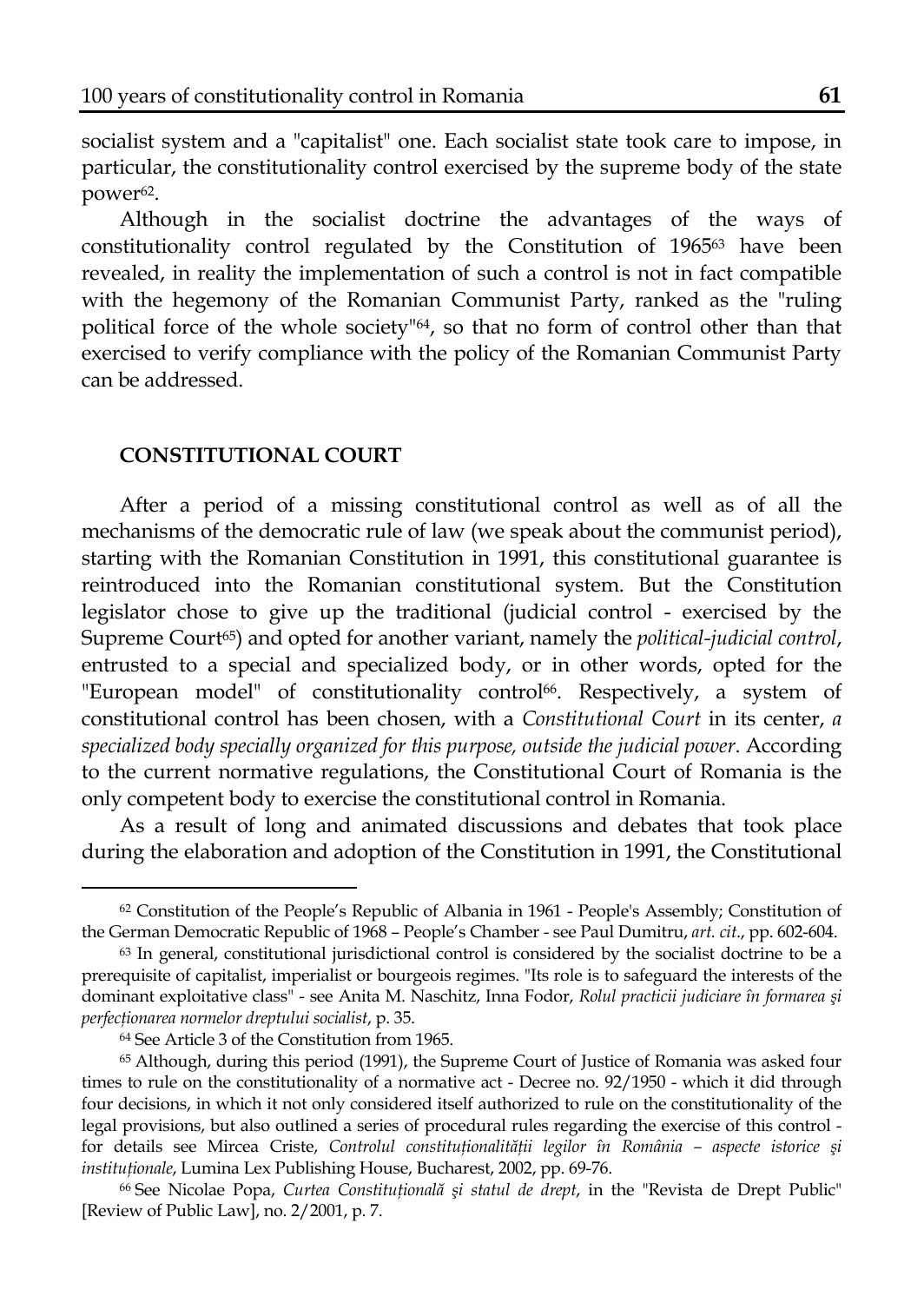Court of Romania appears as a "strong public authority to control the constitutionality of laws"67 and beyond.

In a first version of the documents drafted by the Constitutional Commission<sup>68</sup> (consisting of 12 deputies, 11 senators and 5 independent specialists, who did not have the right to deliberative vote (named experts), Title 4 of the *Theses*, title entitled "the Constitutional Council" was assigned to the Constitutional jurisdictional authority.

The *Commission's option for drafting the Constitution* on regulating such public authority was supported and reasoned, mainly taking into account the following arguments<sup>69</sup>:

- the constitutionality control of laws and of other acts subordinated to them is a necessity for a rule of law and a democratic state;

- it provides the possibility of exercising also a preventive control;

- the appropriate procedure is the exercise of this control by a single, special and specialized body, all other known procedures being ineffective, obsolete, objectionable;

- the advantages of the constitutional control system entrusted to a special and specialized body: ensuring the homogeneity of the case law; *erga omnes* effects of the decisions that confirm or invalidate constitutionality; reducing legal insecurity; professionalism and neutrality of the members of this body;

- the possibility of being entrusted with tasks that exceed the jurisdiction;

- under the influence of contacts with foreign specialists, it was considered that the choice of the European model of constitutional control is a realistic, contemporary act, connected to the reality of the vast majority of constitutional systems, especially European. In the European space, constitutional control has witnessed a strong development in the 20<sup>th</sup> century, therefore three important periods can be considered: the start-up period (the establishment of the first Constitutional Court under the influence of Hans Kelsen), the period after the Second World War, when an expansion of the Constitutional Courts took place and the third period since the 1970s, characterized by a strong extension of judicial control in new areas<sup>70</sup>;

- the adoption of a constitutional control system based on a special and specialized body by most European countries, including many of the former

<sup>67</sup> See Ioan Vida, *Bătălia pentru Curtea Constituţională*, Ioan Muraru, *Liber Amicorum. Despre Constituţie şi Constituţionalism*, p. 12.

<sup>68</sup> Decision of the Constituent Assembly no. 2 of July 11, 1990, published in the Official Gazette of Romania no. 90 of July 12, 1990 also called the Constitutional Commission - see Antonie Iorgovan, *Odiseea elaborării Constituţiei*, "Vatra Românească" Publishing House, Tîrgu Mureş, 1998, p. 11.

<sup>69</sup> See the Speech of the reporter of the Drafting Commission, Mr. Ion Deleanu, in *Geneza Constituţiei României 1991. Lucrările Adunării Constituante*, pp. 854-855.

<sup>70</sup> See Mauro Cappelletti, *General report*, in Louis Favoreu, J.A. Jolowicz, *Le contrôle jurisdictionnel des lois*, Économica Publishing House, Paris, 1986, p. 229 (our trans.).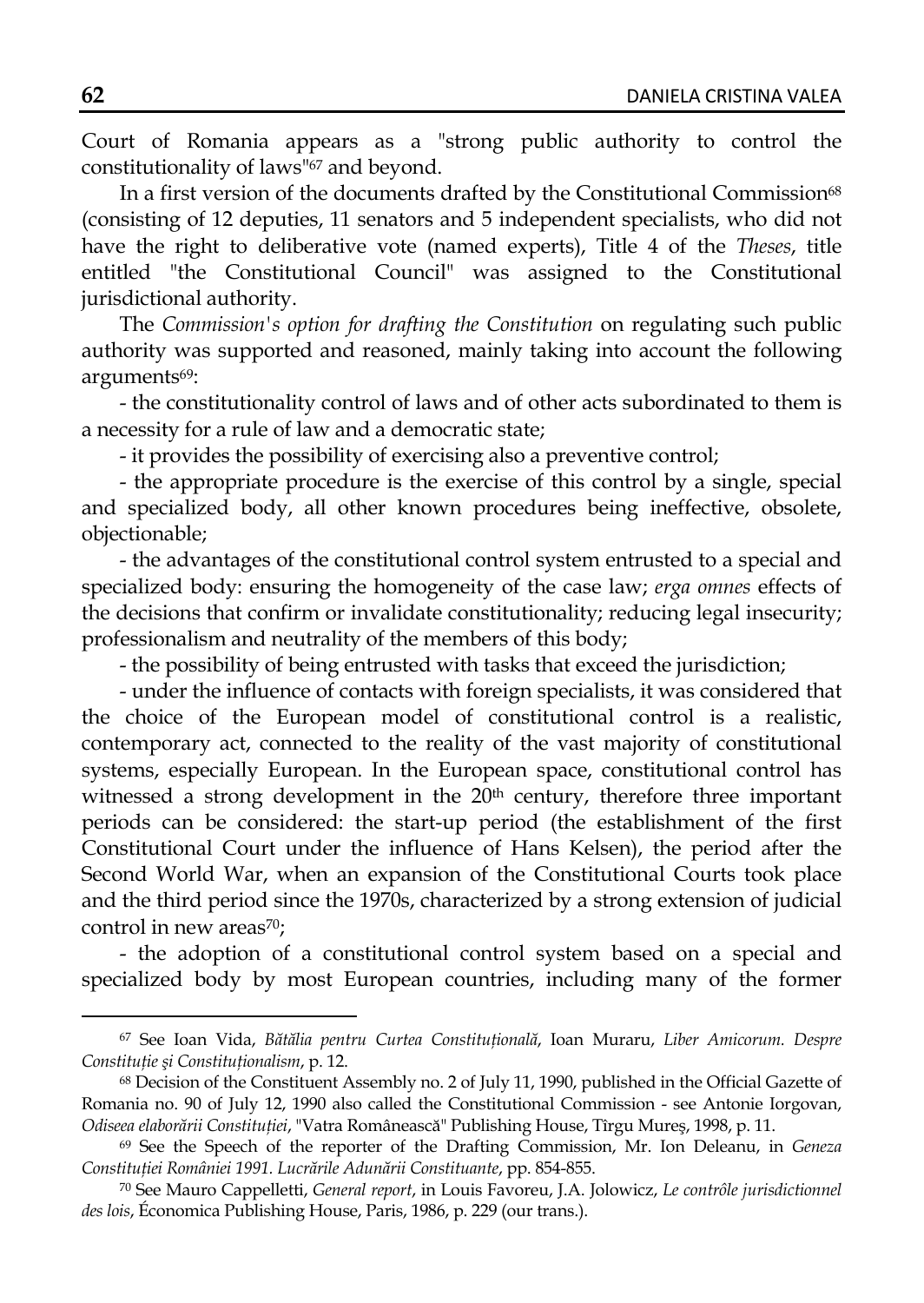l

communist countries, should remove any reservations regarding the existence of such a body71. "*The Constitutional Council, consisting of a specialized body of judges, without political affiliation and independent of the three powers in the state, having as its object of activity the constitutional justice ... represents a viable solution to the defense of the Constitution ... means to fully and distinctly guarantee the prestige and respect of the Constitution, human rights and freedoms. ... the proposed institution preserves the separation and balance of powers in the state, circumscribing the law-making activity of the legislative bodies within the limits of the Constitution by removing the voluntarism and the legislative subjectivism*"72;

- such an institution is not even expensive, thanks to its 9 members that form it73.

The denial of assigning to the courts the exercise of the constitutionality control was also grounded, during the debates:

- the temptation or obligation of judges to sometimes appreciate the law from a political but not a legal point of view;

- the courts would become part of the legislative power or even a genuine power of government;

- the court, from an impartial institution, could become a discretionary one;

- an irrevocable court decision can no longer be withdrawn even if it is wrong74;

- the exercise of constitutionality control by the courts would mean a violation of the principle of the separation of powers in state75.

In the final version of the draft Constitution, compared to the text suggested in the *Theses*, the Constitutional Court's regulation presents a few changes: the change of the Constitutional Council's name in the Constitutional Court, considered to be a compromise obtained by the supporters of the American model76; replacing the term "member" of the Constitutional Court with that of "judge"77; the decisive vote of the President of the Constitutional Court was dropped in the case of the parity

<sup>71</sup> The speech of the Deputy Vasile Gionea, see *Geneza Constituţiei României 1991. Lucrările Adunării Constituante*, p. 858.

<sup>72</sup> The speech of the Deputy Marian Enache, see *Geneza Constituţiei României 1991. Lucrările Adunării Constituante*, pp. 861-862.

<sup>73</sup> See the Report of the Drafting Commission on the amendments presented by the parliamentary groups, deputies and senators to the draft Constitution, in *Geneza Constituţiei României 1991. Lucrările Adunării Constituante*, p. 878.

<sup>74</sup> See the Speech of the reporter of the Drafting Commission, Mr. Ion Deleanu, in *Geneza Constituţiei României 1991. Lucrările Adunării Constituante*, p. 854.

<sup>75</sup> The speech of Deputy Vasile Giona, see *Geneza Constituţiei României 1991. Lucrările Adunării Constituante,* p. 858.

<sup>76</sup> See Antonie Iorgovan, *op.cit*., p. 309. It was argued that it was a way to emphasize the jurisdictional feature compared to the political one - see Carmen Nora Lazar, *Teoria şi practica controlului de constituţionalitate*, Casa Cartii Publishing House of Science, Cluj Napoca, 2003, p. 133.

<sup>77</sup> Proposal made by Mr. Gheorghe Frunda, in Antonie Iorgovan, *op.cit*., p. 660.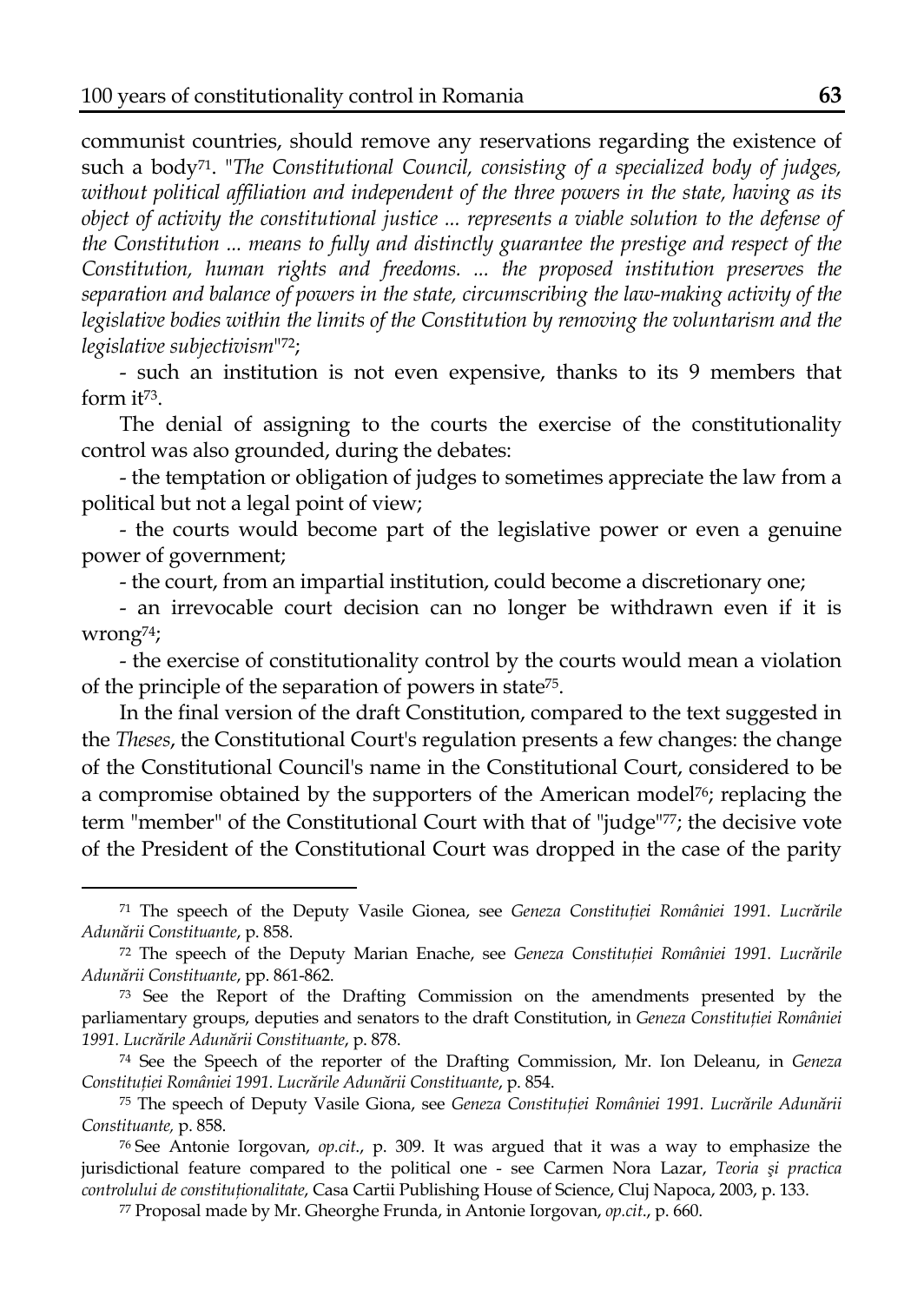of the judges' votes and it was mentioned that the President of the Court would be elected by secret ballot; the condition of seniority was increased from 15 to 18 years; the limits of the incompatibilities with the position of judge of the Constitutional Court were cut through Constitution wording, while other incompatibilities could not be established by the organic law of the Court; previous constitutional control covers all laws (not only the organic ones, but with the obvious exception of the constitutional laws) and is exercised *only by referral* and not *ex officio*; the constitutional review of Parliament's regulations is also exercised by referral; the jurisdiction of the Constitutional Court has been extended by adding three new powers: to rule on the exceptions of unconstitutionality raised before the courts regarding the unconstitutionality of laws and ordinances; to issue an *advisory opinion* on the proposal to suspend the President of Romania from office; *to verify the fulfillment of the conditions* for the exercise of the citizens' legislative initiative.

Instead, due to the determined opposition in the Constituent Assembly's activity, the power to decide, in the event of a challenge, on the election of senators and deputies, as well as on the power to resolve conflicts of jurisdiction between central authorities or between the central authorities and the local ones was removed. Also, the text of letter *j* within the content of Title IV of the Theses was deleted, according to which the Council (the Court) can perform "*any other attributions provided by the Constitution or organic laws*" and the value and the effects of the decisions of the Constitutional Court are regulated differently – in a separate article. In the case of exercising the previous constitutional control, as well as regarding the Parliament's regulations, the Court's decision is no longer binding or final, and may be defeated by the Parliament if, after the review, it adopts the law in the same form but with a majority at least two-thirds of the number of members of each Chamber and thus its promulgation becomes mandatory78. Para. 2 of Article 145 stated that the decisions of the Constitutional Court are binding and have power only for the future, being published in the Official Gazette of Romania.

It should be noted that in 2003, by the revision of the Romanian Constitution79, in addition to other amendments, two of the proposals of the *Theses* were reiterated to some extent: the jurisdiction of the Constitutional Court to resolve legal conflicts of a constitutional nature (letter e, Article 146 of the revised Constitution of

<sup>78</sup> Note that although in the beginning of paragraph a of Article 145 of the unrevised Constitution, it was stipulated that both the law and the regulation found unconstitutional by the Court were sent to the Parliament for re-examination, the second part of the paragraph mentioned the effects of the re-examination but only for the law! For identity of reason, we can assume that the same procedure applies to the Parliament's regulations.

<sup>79</sup> Through the Law on revision no. 429 of September 18, 2003, published in the Official Gazette of Romania no. 669 of September 22, 2003, subject to approval by national referendum.